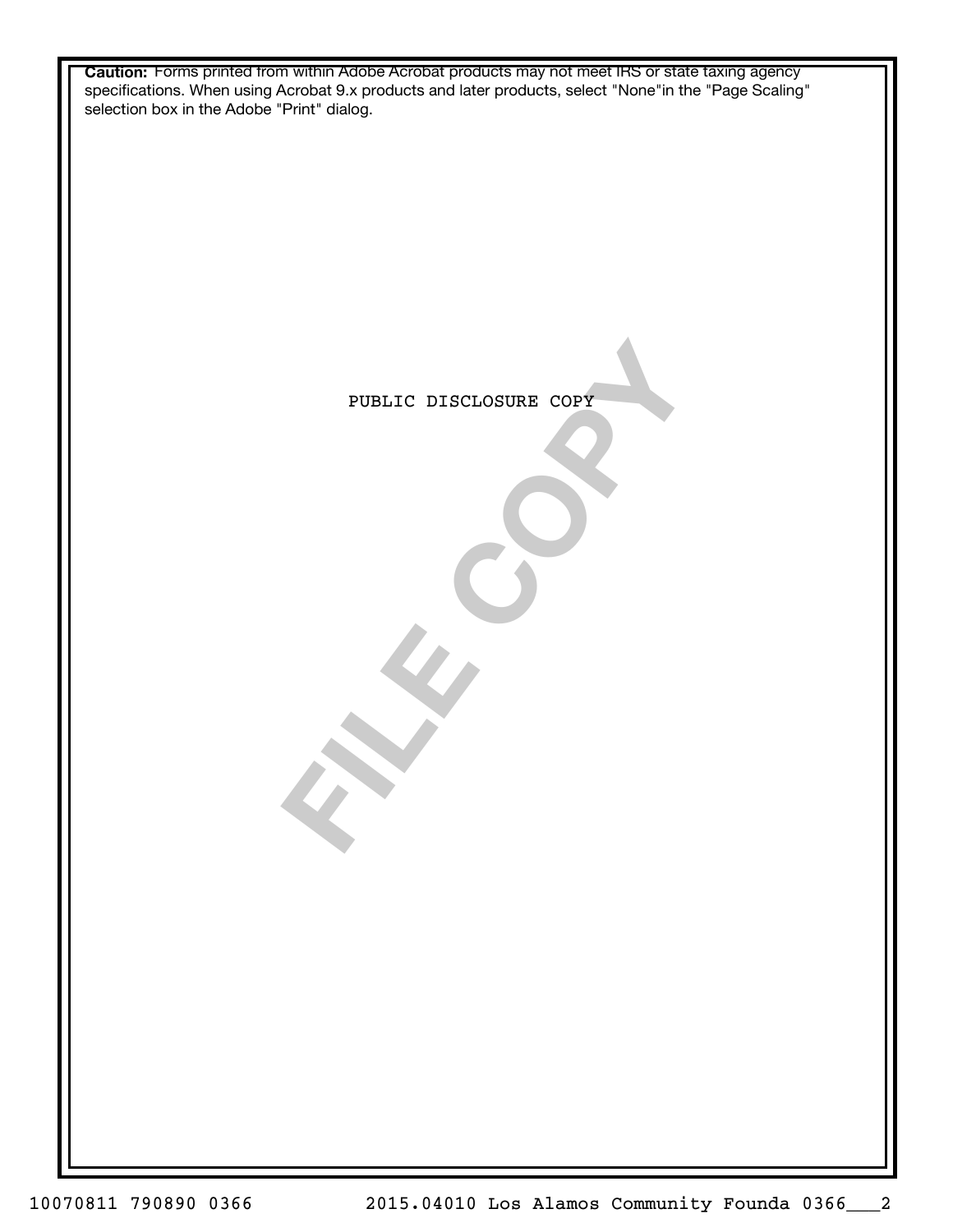Los Alamos Community Foundation, Inc. P.O. Box 1225 Los Alamos, NM 87544

> epartment of the Treasury<br>Internal Revenue Service Center<br>gden, UT 84201-0027<br>Indianal Manufactural Indianal Manufacture Department of the Treasury Internal Revenue Service Center Ogden, UT 84201-0027

المالياتين المسالين والليان لتباين ليلينا

Form 990-EZ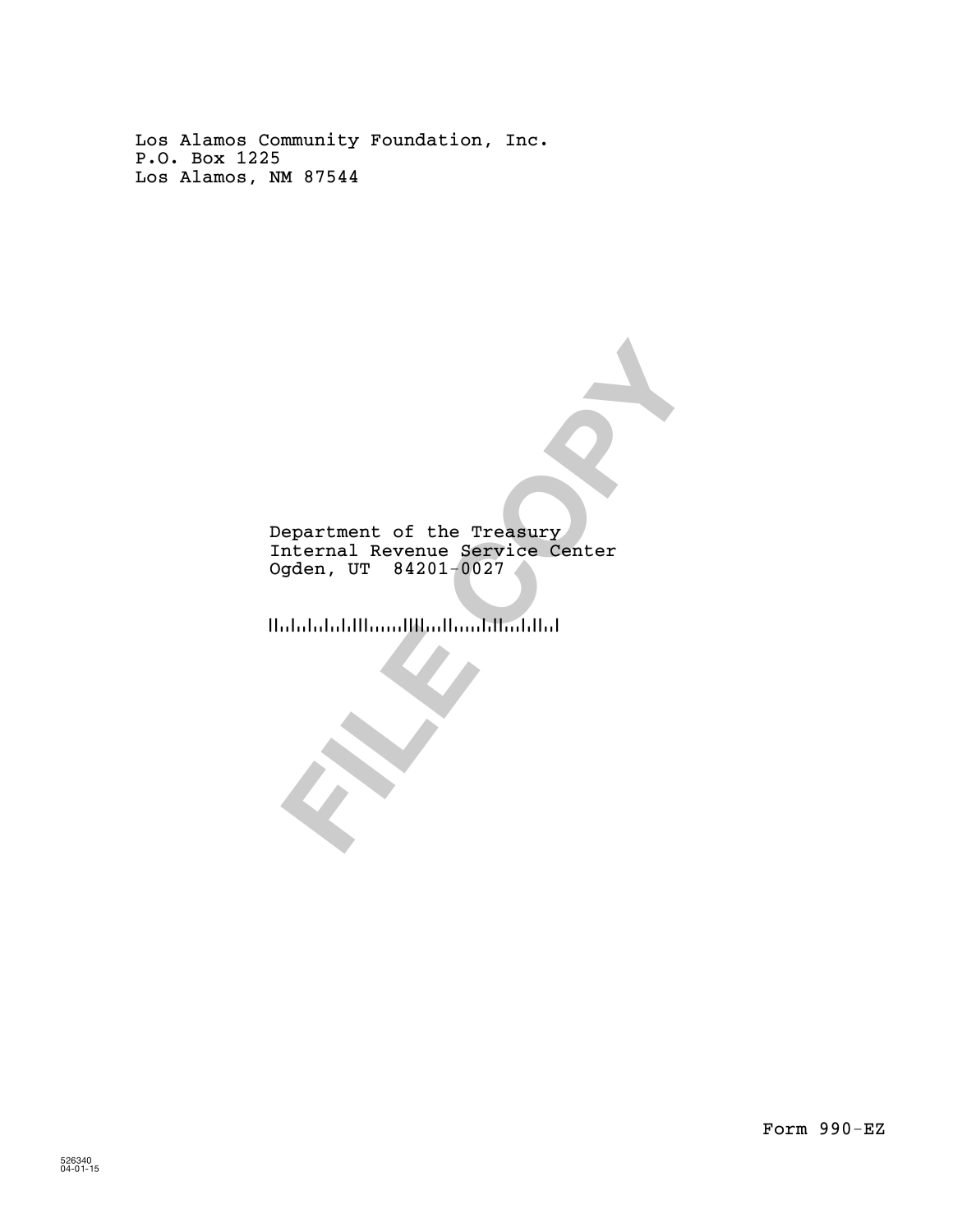|                   |                         |                                                        | PUBLIC DISCLOSURE COPY **<br><b>Short Form</b>                                                                                                                                                                                                                                                     |                  |                               |                              |                                                                       |
|-------------------|-------------------------|--------------------------------------------------------|----------------------------------------------------------------------------------------------------------------------------------------------------------------------------------------------------------------------------------------------------------------------------------------------------|------------------|-------------------------------|------------------------------|-----------------------------------------------------------------------|
|                   |                         | Form 990-EZ                                            |                                                                                                                                                                                                                                                                                                    |                  |                               |                              | OMB No. 1545-1150                                                     |
|                   |                         |                                                        | <b>Return of Organization Exempt From Income Tax</b>                                                                                                                                                                                                                                               |                  |                               |                              | 2015                                                                  |
|                   |                         |                                                        | Under section 501(c), 527, or 4947(a)(1) of the Internal Revenue Code (except private foundations)                                                                                                                                                                                                 |                  |                               |                              |                                                                       |
|                   |                         |                                                        | Do not enter social security numbers on this form as it may be made public.                                                                                                                                                                                                                        |                  |                               |                              | <b>Open to Public</b>                                                 |
|                   |                         | Department of the Treasury<br>Internal Revenue Service | Information about Form 990-EZ and its instructions is at www.irs.gov/form990.                                                                                                                                                                                                                      |                  |                               |                              | Inspection                                                            |
|                   |                         |                                                        | For the 2015 calendar year, or tax year beginning<br>NOV 6.<br>2015                                                                                                                                                                                                                                | and ending       | DEC 31,                       |                              | 2015                                                                  |
| B.                | Check if<br>applicable: |                                                        | <b>C</b> Name of organization                                                                                                                                                                                                                                                                      |                  |                               |                              | D Employer identification number                                      |
|                   |                         |                                                        |                                                                                                                                                                                                                                                                                                    |                  |                               |                              |                                                                       |
|                   |                         | Address change<br>Name change                          | Los Alamos Community Foundation,                                                                                                                                                                                                                                                                   | Inc.             |                               |                              | $35 - 2546420$                                                        |
|                   |                         | $\overline{\mathbf{X}}$ Initial return                 | Number and street (or P.O. box, if mail is not delivered to street address)                                                                                                                                                                                                                        |                  | Room/suite E Telephone number |                              |                                                                       |
|                   |                         | Final return/<br>terminated                            | P.O. Box 1225                                                                                                                                                                                                                                                                                      |                  |                               |                              | $505 - 661 - 4420$                                                    |
|                   |                         | Amended return                                         | City or town, state or province, country, and ZIP or foreign postal code                                                                                                                                                                                                                           |                  |                               | <b>F</b> Group Exemption     |                                                                       |
|                   |                         | Application pending                                    | Los Alamos, NM 87544                                                                                                                                                                                                                                                                               |                  |                               | Number $\blacktriangleright$ |                                                                       |
|                   |                         | <b>G</b> Accounting Method:                            | $\mathbf{X}$ Accrual<br>  Cash<br>Other (specify) $\blacktriangleright$                                                                                                                                                                                                                            |                  |                               |                              | $H$ Check $\blacktriangleright$ $\blacksquare$ if the organization is |
|                   |                         |                                                        | Website: Www.losalamoscf.org                                                                                                                                                                                                                                                                       |                  |                               |                              | not required to attach Schedule B                                     |
|                   |                         |                                                        | Tax-exempt status (check only one) $\boxed{\mathbf{X}}$ 501(c)(3)<br>$\frac{1}{2}$ 501(c) (<br>$\sqrt{\frac{2}{\text{S}}\left(\frac{1}{100}\right)}$                                                                                                                                               | 4947(a)(1) or [  | 527                           |                              | (Form 990, 990-EZ, or 990-PF).                                        |
|                   |                         |                                                        | K Form of organization: $X \cdot X$ Corporation Trust<br>Association                                                                                                                                                                                                                               | Other            |                               |                              |                                                                       |
|                   |                         |                                                        | L Add lines 5b, 6c, and 7b to line 9 to determine gross receipts. If gross receipts are \$200,000 or more, or if total assets (Part II,                                                                                                                                                            |                  |                               |                              |                                                                       |
|                   |                         |                                                        | Revenue, Expenses, and Changes in Net Assets or Fund Balances (see the instructions for Part I)                                                                                                                                                                                                    |                  |                               | - \$                         | 169,500.                                                              |
|                   | Part I                  |                                                        | Check if the organization used Schedule O to respond to any question in this Part   manufactured manufactured manufactured manufactured manufactured manufactured manufactured manufactured manufactured manufactured manufact                                                                     |                  |                               |                              |                                                                       |
|                   | 1.                      |                                                        | Contributions, gifts, grants, and similar amounts received<br><u> Estados de la contrador de la contrador de la contrador de la contrador de la contrador de la contrador de la contrador de la contrador de la contrador de la contrador de la contrador de la contrador de la contrador de l</u> |                  |                               | $\mathbf{1}$                 | 169,500.                                                              |
|                   | 2                       |                                                        |                                                                                                                                                                                                                                                                                                    |                  |                               | $\overline{2}$               |                                                                       |
|                   | 3                       |                                                        |                                                                                                                                                                                                                                                                                                    |                  |                               | 3                            |                                                                       |
|                   | 4                       |                                                        |                                                                                                                                                                                                                                                                                                    |                  |                               | 4                            |                                                                       |
|                   | 5а                      |                                                        |                                                                                                                                                                                                                                                                                                    | 5а               |                               |                              |                                                                       |
|                   | b                       |                                                        |                                                                                                                                                                                                                                                                                                    | 5b               |                               |                              |                                                                       |
|                   | C                       |                                                        | Gain or (loss) from sale of assets other than inventory (Subtract line 5b from line 5a)                                                                                                                                                                                                            |                  |                               | 5c                           |                                                                       |
|                   | 6                       | Gaming and fundraising events                          |                                                                                                                                                                                                                                                                                                    |                  |                               |                              |                                                                       |
|                   |                         |                                                        | a Gross income from gaming (attach Schedule G if greater than                                                                                                                                                                                                                                      |                  |                               |                              |                                                                       |
| Revenue           |                         | \$15,000                                               |                                                                                                                                                                                                                                                                                                    | 6a               |                               |                              |                                                                       |
|                   |                         |                                                        | <b>b</b> Gross income from fundraising events (not including \$                                                                                                                                                                                                                                    | of contributions |                               |                              |                                                                       |
|                   |                         |                                                        | from fundraising events reported on line 1) (attach Schedule G if the sum of such                                                                                                                                                                                                                  | 6b               |                               |                              |                                                                       |
|                   |                         |                                                        | c Less: direct expenses from gaming and fundraising events Allenance Conservation and the Less: direct expenses from gaming and fundraising events                                                                                                                                                 | 6с               |                               |                              |                                                                       |
|                   | d                       |                                                        |                                                                                                                                                                                                                                                                                                    |                  |                               | 6d                           |                                                                       |
|                   |                         |                                                        | 7a Gross sales of inventory, less returns and allowances                                                                                                                                                                                                                                           | 7a               |                               |                              |                                                                       |
|                   | b                       |                                                        | Less: cost of goods sold with a state of goods sold with a state of goods sold with a state of goods sold                                                                                                                                                                                          | 7b               |                               |                              |                                                                       |
|                   | C                       |                                                        |                                                                                                                                                                                                                                                                                                    |                  |                               | 7c                           |                                                                       |
|                   | 8                       |                                                        | Other revenue (describe in Schedule O)                                                                                                                                                                                                                                                             |                  |                               | 8                            |                                                                       |
|                   | 9                       |                                                        |                                                                                                                                                                                                                                                                                                    |                  |                               | 9                            | 169,500.                                                              |
|                   | 10                      |                                                        |                                                                                                                                                                                                                                                                                                    |                  |                               | 10                           |                                                                       |
|                   | 11                      |                                                        |                                                                                                                                                                                                                                                                                                    |                  |                               | 11                           |                                                                       |
|                   | 12                      |                                                        | Salaries, other compensation, and employee benefits [11] manufactures in the component of the compensation, and employee benefits [11] manufactures in the compensation and the competition of the competition of the competit                                                                     |                  |                               | 12                           |                                                                       |
| Expenses          | 13                      |                                                        |                                                                                                                                                                                                                                                                                                    |                  |                               | 13<br>14                     |                                                                       |
|                   | 14<br>15                |                                                        | Occupancy, rent, utilities, and maintenance manufactured and announcement of the manufacture of the manufactur                                                                                                                                                                                     |                  |                               | 15                           |                                                                       |
|                   | 16                      |                                                        | See Schedule O<br>Other expenses (describe in Schedule O)                                                                                                                                                                                                                                          |                  |                               | 16                           | 1,079.                                                                |
|                   | 17                      |                                                        | Total expenses. Add lines 10 through 16 measurements are constructed as a set of the set of the set of the set of the set of the set of the set of the set of the set of the set of the set of the set of the set of the set o                                                                     |                  |                               | 17                           | 1,079.                                                                |
|                   | 18                      |                                                        |                                                                                                                                                                                                                                                                                                    |                  |                               | 18                           | 168,421.                                                              |
|                   | 19                      |                                                        | Net assets or fund balances at beginning of year (from line 27, column (A))                                                                                                                                                                                                                        |                  |                               |                              |                                                                       |
| <b>Net Assets</b> |                         |                                                        |                                                                                                                                                                                                                                                                                                    |                  |                               | 19                           | Ο.                                                                    |
|                   | 20                      |                                                        | Other changes in net assets or fund balances (explain in Schedule 0) ____________ See _Schedule O                                                                                                                                                                                                  |                  |                               | 20                           | $-2,400.$                                                             |
|                   | 21                      |                                                        |                                                                                                                                                                                                                                                                                                    |                  | ▶                             | 21                           | 166,021.                                                              |
|                   |                         |                                                        | LHA For Paperwork Reduction Act Notice, see the separate instructions.                                                                                                                                                                                                                             |                  |                               |                              | Form 990-EZ (2015)                                                    |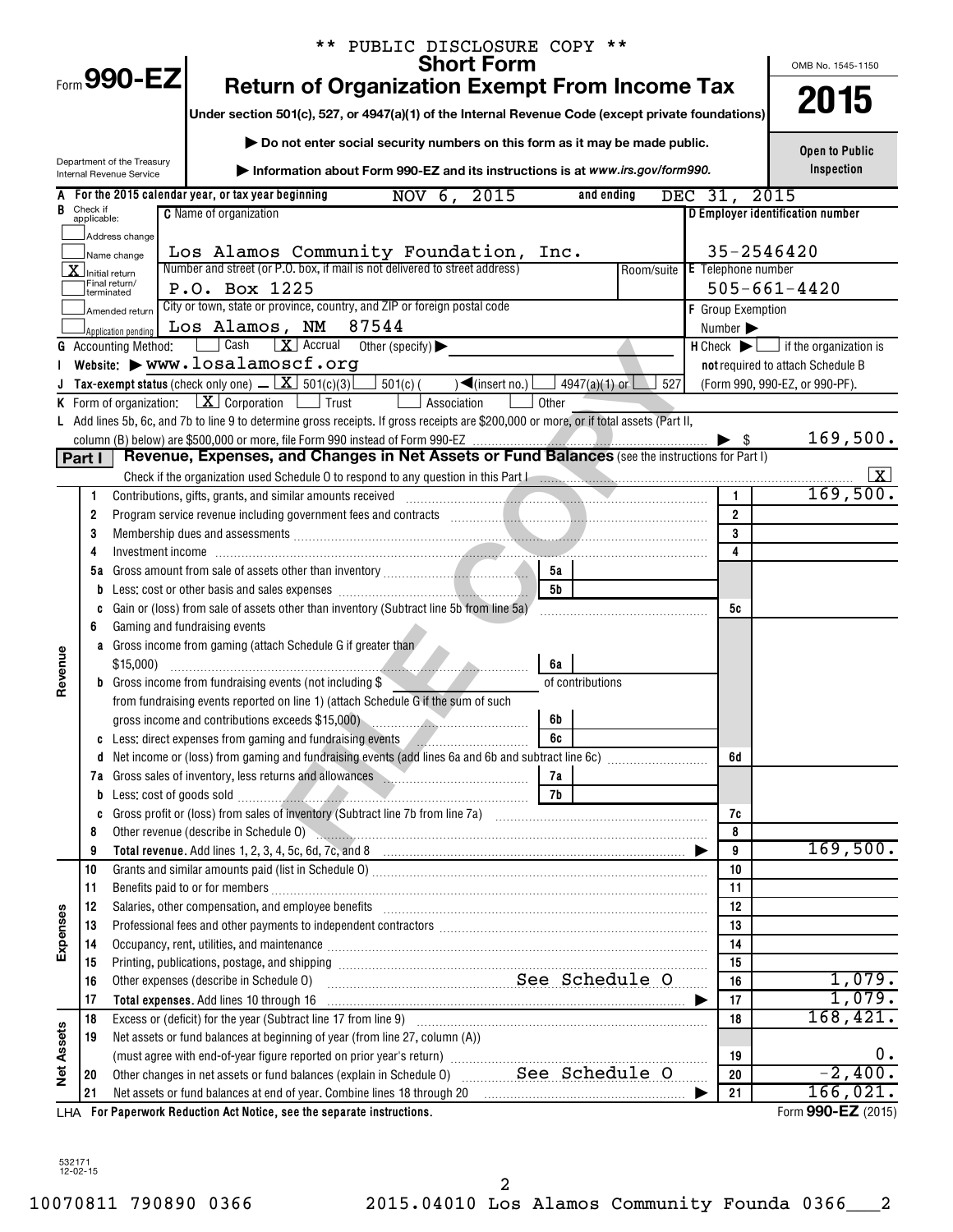|    | Los Alamos Community Foundation, Inc.<br>Form 990-EZ (2015)                                                                                                                                                                    |                     |                                       | 35-2546420                           |          | Page 2                                               |
|----|--------------------------------------------------------------------------------------------------------------------------------------------------------------------------------------------------------------------------------|---------------------|---------------------------------------|--------------------------------------|----------|------------------------------------------------------|
|    | <b>Balance Sheets (see the instructions for Part II)</b><br>Part II                                                                                                                                                            |                     |                                       |                                      |          |                                                      |
|    | Check if the organization used Schedule O to respond to any question in this Part II                                                                                                                                           |                     |                                       |                                      |          | $\mathbf{X}$                                         |
|    |                                                                                                                                                                                                                                |                     | (A) Beginning of year                 |                                      |          | (B) End of year                                      |
| 22 | Cash, savings, and investments [111] Cash, saving and investments [11] Cash, savings, and investments [11] [11                                                                                                                 |                     | 0.1                                   | 22                                   |          | 34,421.                                              |
| 23 | Land and buildings [11] manufactured and and buildings [11] manufactured and buildings [11] manufactured and buildings                                                                                                         |                     |                                       | 23                                   |          |                                                      |
| 24 | Other assets (describe in Schedule 0) See Schedule O                                                                                                                                                                           |                     | $\overline{0}$ .                      | 24                                   |          | 131,600.                                             |
| 25 | Total assets <b>communications</b> and assets <b>and assets communications continued assets communications</b>                                                                                                                 |                     | $\overline{0}$ .                      | 25                                   |          | 166,021.                                             |
| 26 | Total liabilities (describe in Schedule 0) [11] [12] matter contracts and schedule 10] [12] and the set of the set of the set of the set of the set of the set of the set of the set of the set of the set of the set of the s |                     | $\overline{0}$ .                      | 26                                   |          | 0.                                                   |
| 27 | Net assets or fund balances (line 27 of column (B) must agree with line 21)                                                                                                                                                    |                     | $\overline{0}$ .                      | 27                                   |          | 166,021.                                             |
|    | Part III Statement of Program Service Accomplishments (see the instructions for Part III)                                                                                                                                      |                     |                                       |                                      |          | <b>Expenses</b>                                      |
|    | Check if the organization used Schedule O to respond to any question in this Part III                                                                                                                                          |                     |                                       | $\overline{\mathbf{x}}$              |          | (Required for section<br>$501(c)(3)$ and $501(c)(4)$ |
|    | What is the organization's primary exempt purpose?See Schedule O                                                                                                                                                               |                     |                                       |                                      |          | organizations; optional for                          |
|    | Describe the organization's program service accomplishments for each of its three largest program services, as measured by expenses. In a clear and concise                                                                    |                     |                                       |                                      | others.) |                                                      |
|    | manner, describe the services provided, the number of persons benefited, and other relevant information for each program title.                                                                                                |                     |                                       |                                      |          |                                                      |
|    | 28 See Schedule O                                                                                                                                                                                                              |                     |                                       |                                      |          |                                                      |
|    |                                                                                                                                                                                                                                |                     |                                       |                                      |          |                                                      |
|    |                                                                                                                                                                                                                                |                     |                                       |                                      |          |                                                      |
|    | (Grants \$                                                                                                                                                                                                                     |                     |                                       | 28a                                  |          |                                                      |
| 29 |                                                                                                                                                                                                                                |                     |                                       |                                      |          |                                                      |
|    |                                                                                                                                                                                                                                |                     |                                       |                                      |          |                                                      |
|    |                                                                                                                                                                                                                                |                     |                                       |                                      |          |                                                      |
|    | (Grants \$                                                                                                                                                                                                                     |                     |                                       | 29a                                  |          |                                                      |
| 30 |                                                                                                                                                                                                                                |                     |                                       |                                      |          |                                                      |
|    |                                                                                                                                                                                                                                |                     |                                       |                                      |          |                                                      |
|    |                                                                                                                                                                                                                                |                     |                                       |                                      |          |                                                      |
|    | (Grants \$                                                                                                                                                                                                                     |                     |                                       | 30a                                  |          |                                                      |
|    | 31 Other program services (describe in Schedule O)                                                                                                                                                                             |                     |                                       |                                      |          |                                                      |
|    | (Grants \$                                                                                                                                                                                                                     |                     |                                       | 31a                                  |          |                                                      |
|    |                                                                                                                                                                                                                                |                     |                                       | 32                                   |          | $\overline{0}$ .                                     |
|    |                                                                                                                                                                                                                                |                     |                                       |                                      |          |                                                      |
|    | Part IV   List of Officers, Directors, Trustees, and Key Employees (list each one even if not compensated - see the instructions for Part IV)                                                                                  |                     |                                       |                                      |          |                                                      |
|    | Check if the organization used Schedule O to respond to any question in this Part IV                                                                                                                                           |                     |                                       |                                      |          |                                                      |
|    |                                                                                                                                                                                                                                | (b) Average hours   | (C) Reportable                        | $(d)$ Health benefits,               |          | (e) Estimated                                        |
|    | (a) Name and title                                                                                                                                                                                                             | per week devoted to | compensation (Forms<br>W-2/1099-MISC) | contributions to<br>employee benefit |          | amount of other                                      |
|    |                                                                                                                                                                                                                                | position            | (if not paid, enter -0-)              | plans, and deferred<br>compensation  |          | compensation                                         |
|    | David Izraelevitz                                                                                                                                                                                                              |                     |                                       |                                      |          |                                                      |
|    | President                                                                                                                                                                                                                      | 10.00               | О.                                    |                                      | 0.       | 0.                                                   |
|    | Donald Cobb                                                                                                                                                                                                                    |                     |                                       |                                      |          |                                                      |
|    | Vice President                                                                                                                                                                                                                 | 10.00               | 0.                                    |                                      | 0.       | 0.                                                   |
|    | Kenneth Milder                                                                                                                                                                                                                 |                     |                                       |                                      |          |                                                      |
|    | Treasurer/Secretary                                                                                                                                                                                                            | 10.00               | 0.                                    |                                      | 0.       | $0$ .                                                |
|    |                                                                                                                                                                                                                                |                     |                                       |                                      |          |                                                      |
|    |                                                                                                                                                                                                                                |                     |                                       |                                      |          |                                                      |
|    |                                                                                                                                                                                                                                |                     |                                       |                                      |          |                                                      |
|    |                                                                                                                                                                                                                                |                     |                                       |                                      |          |                                                      |
|    |                                                                                                                                                                                                                                |                     |                                       |                                      |          |                                                      |
|    |                                                                                                                                                                                                                                |                     |                                       |                                      |          |                                                      |
|    |                                                                                                                                                                                                                                |                     |                                       |                                      |          |                                                      |
|    |                                                                                                                                                                                                                                |                     |                                       |                                      |          |                                                      |
|    |                                                                                                                                                                                                                                |                     |                                       |                                      |          |                                                      |
|    |                                                                                                                                                                                                                                |                     |                                       |                                      |          |                                                      |
|    |                                                                                                                                                                                                                                |                     |                                       |                                      |          |                                                      |
|    |                                                                                                                                                                                                                                |                     |                                       |                                      |          |                                                      |
|    |                                                                                                                                                                                                                                |                     |                                       |                                      |          |                                                      |
|    |                                                                                                                                                                                                                                |                     |                                       |                                      |          |                                                      |
|    |                                                                                                                                                                                                                                |                     |                                       |                                      |          |                                                      |
|    |                                                                                                                                                                                                                                |                     |                                       |                                      |          |                                                      |
|    |                                                                                                                                                                                                                                |                     |                                       |                                      |          |                                                      |
|    |                                                                                                                                                                                                                                |                     |                                       |                                      |          |                                                      |
|    | 532172 12-02-15                                                                                                                                                                                                                |                     |                                       |                                      |          | Form 990-EZ (2015)                                   |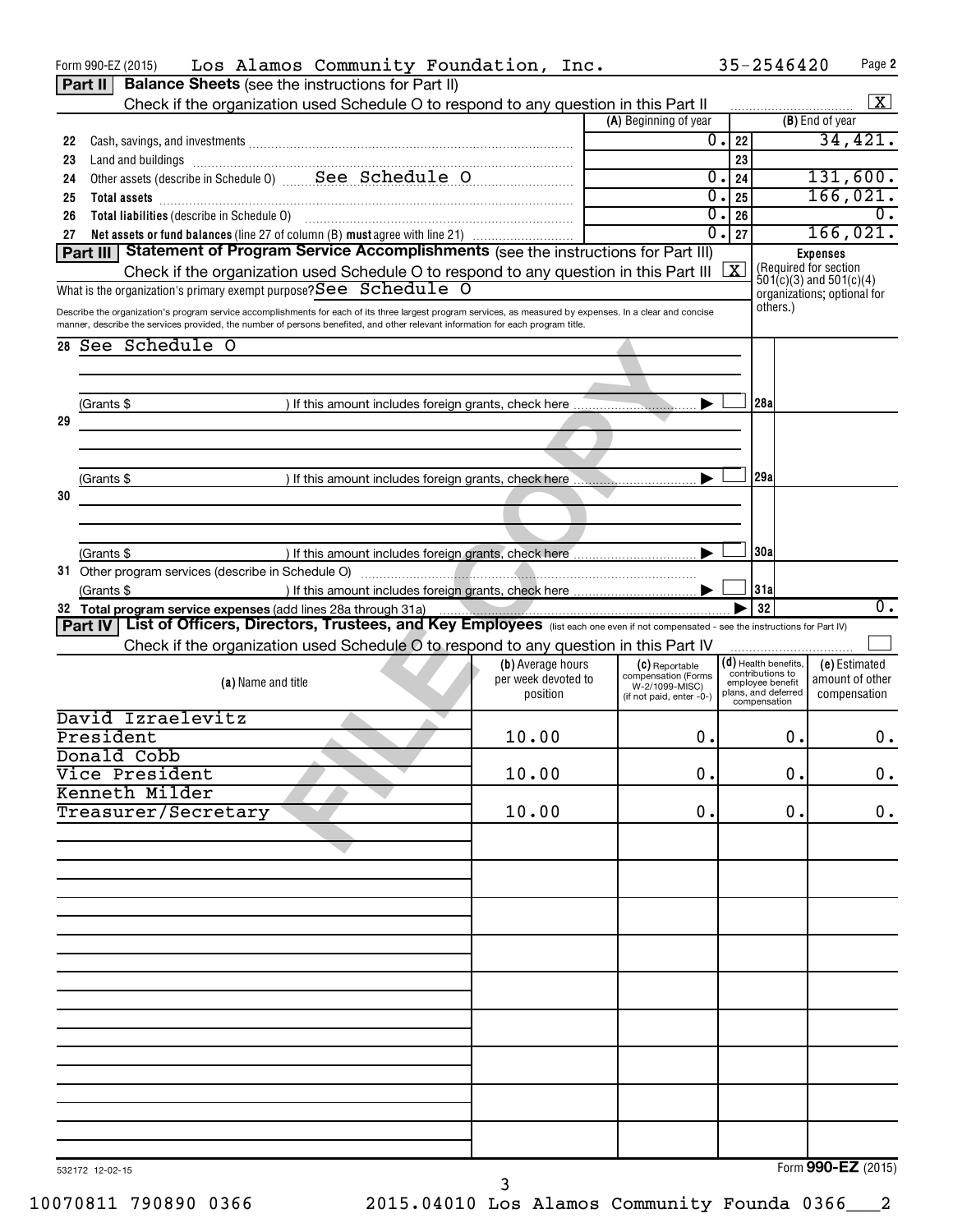| Form 990-EZ (2015) |  |  |  | Los Alamos Community Foundation, Inc. |  | $35 - 2546420$ | Page |
|--------------------|--|--|--|---------------------------------------|--|----------------|------|
|--------------------|--|--|--|---------------------------------------|--|----------------|------|

|    | Part V<br>Other Information (Note the Schedule A and personal benefit contract statement requirements in the<br>instructions for Part V) Check if the organization used Sch. O to respond to any question in this Part V                                                           |                 |               | $\vert$ X $\vert$            |
|----|------------------------------------------------------------------------------------------------------------------------------------------------------------------------------------------------------------------------------------------------------------------------------------|-----------------|---------------|------------------------------|
|    |                                                                                                                                                                                                                                                                                    |                 |               | Yes No                       |
| 33 | Did the organization engage in any significant activity not previously reported to the IRS? If "Yes," provide a detailed description of each                                                                                                                                       |                 |               |                              |
|    | activity in Schedule O                                                                                                                                                                                                                                                             | 33              |               | X                            |
| 34 | Were any significant changes made to the organizing or governing documents? If "Yes," attach a conformed copy of the amended                                                                                                                                                       |                 |               | х                            |
|    | documents if they reflect a change to the organization's name. Otherwise, explain the change on Schedule O (see instructions)<br>35a Did the organization have unrelated business gross income of \$1,000 or more during the year from business activities (such as those reported | 34              |               |                              |
|    | on lines 2, 6a, and 7a, among others)?                                                                                                                                                                                                                                             | 35a             |               | X                            |
|    |                                                                                                                                                                                                                                                                                    | 35 <sub>b</sub> | N/R           |                              |
|    | c Was the organization a section 501(c)(4), 501(c)(5), or 501(c)(6) organization subject to section 6033(e) notice, reporting, and proxy tax                                                                                                                                       |                 |               |                              |
|    |                                                                                                                                                                                                                                                                                    | 35c             |               | X                            |
| 36 | Did the organization undergo a liquidation, dissolution, termination, or significant disposition of net assets during the year? If "Yes,"                                                                                                                                          |                 |               |                              |
|    |                                                                                                                                                                                                                                                                                    | 36              |               | х                            |
|    | 0.<br>37a Enter amount of political expenditures, direct or indirect, as described in the instructions  ▶ 37a                                                                                                                                                                      |                 |               |                              |
|    |                                                                                                                                                                                                                                                                                    | 37 <sub>b</sub> |               | х                            |
|    | 38a Did the organization borrow from, or make any loans to, any officer, director, trustee, or key employee or were any such loans made                                                                                                                                            |                 |               |                              |
|    | N/A<br>38b                                                                                                                                                                                                                                                                         | 38a             |               | х                            |
| 39 | Section 501(c)(7) organizations. Enter:                                                                                                                                                                                                                                            |                 |               |                              |
|    | N/A<br>39a<br>a Initiation fees and capital contributions included on line 9 [11] [11] matter contract the same contributions                                                                                                                                                      |                 |               |                              |
| b  | N/A<br>39b                                                                                                                                                                                                                                                                         |                 |               |                              |
|    | 40a Section 501(c)(3) organizations. Enter amount of tax imposed on the organization during the year under:                                                                                                                                                                        |                 |               |                              |
|    | $0 \cdot$ ; section 4912 $\triangleright$ 0 $\cdot$ ; section 4955 $\triangleright$<br>0.<br>section $4911$                                                                                                                                                                        |                 |               |                              |
|    | <b>b</b> Section $501(c)(3)$ , $501(c)(4)$ , and $501(c)(29)$ organizations. Did the organization engage in any section 4958 excess benefit                                                                                                                                        |                 |               |                              |
|    | transaction during the year, or did it engage in an excess benefit transaction in a prior year that has not been reported on any                                                                                                                                                   |                 |               |                              |
|    | of its prior Forms 990 or 990-EZ? If "Yes," complete Schedule L, Part I [1] [1] [1] [1] [1] [1] [1] [1] [1] [1                                                                                                                                                                     | 40b             |               | х                            |
|    | c Section 501(c)(3), 501(c)(4), and 501(c)(29) organizations. Enter amount of tax imposed on                                                                                                                                                                                       |                 |               |                              |
|    | 0.<br>organization managers or disqualified persons during the year under sections 4912, 4955, and 4958 <i>mmmmm</i>                                                                                                                                                               |                 |               |                              |
|    | d Section 501(c)(3), 501(c)(4), and 501(c)(29) organizations. Enter amount of tax on line 40c reimbursed<br>0.<br>by the organization                                                                                                                                              |                 |               |                              |
|    | e All organizations. At any time during the tax year, was the organization a party to a prohibited tax shelter                                                                                                                                                                     |                 |               |                              |
|    | transaction? If "Yes," complete Form 8886-T<br>.                                                                                                                                                                                                                                   | 40e             |               | x                            |
| 41 | List the states with which a copy of this return is filed $\triangleright$ NM                                                                                                                                                                                                      |                 |               |                              |
|    | Telephone no. > 505-661-4420<br>42a The organization's books are in care of $\blacktriangleright$ Kenneth Milder                                                                                                                                                                   |                 |               |                              |
|    | $ZIP + 4 \rightarrow 87544 - 3286$<br>Located at > 1200 Trinity Drive, Office 423, Los Alamos,<br>NΜ                                                                                                                                                                               |                 |               |                              |
|    | <b>b</b> At any time during the calendar year, did the organization have an interest in or a signature or other authority                                                                                                                                                          |                 |               |                              |
|    | over a financial account in a foreign country (such as a bank account, securities account, or other financial                                                                                                                                                                      |                 | <b>Yes No</b> |                              |
|    | account)?                                                                                                                                                                                                                                                                          | 42b             |               | $\overline{\mathbf{X}}$      |
|    | If "Yes," enter the name of the foreign country:<br>See the instructions for exceptions and filing requirements for FinCEN Form 114, Report of Foreign Bank and Financial Accounts (FBAR).                                                                                         |                 |               |                              |
|    |                                                                                                                                                                                                                                                                                    | 42c             |               | X                            |
|    | If "Yes," enter the name of the foreign country:                                                                                                                                                                                                                                   |                 |               |                              |
| 43 |                                                                                                                                                                                                                                                                                    |                 |               |                              |
|    |                                                                                                                                                                                                                                                                                    | N/A             |               |                              |
|    |                                                                                                                                                                                                                                                                                    |                 |               |                              |
|    |                                                                                                                                                                                                                                                                                    |                 |               | Yes No                       |
|    | 44a Did the organization maintain any donor advised funds during the year? If "Yes," Form 990 must be completed instead of                                                                                                                                                         |                 |               |                              |
|    | Form 990-EZ                                                                                                                                                                                                                                                                        | 44a             |               | х                            |
|    | b Did the organization operate one or more hospital facilities during the year? If "Yes," Form 990 must be completed instead                                                                                                                                                       |                 |               |                              |
|    |                                                                                                                                                                                                                                                                                    | 44b             |               | х<br>$\overline{\mathbf{X}}$ |
|    |                                                                                                                                                                                                                                                                                    | 44c             |               |                              |
|    | d If "Yes" to line 44c, has the organization filed a Form 720 to report these payments? If "No," provide an explanation                                                                                                                                                            | 44d             |               |                              |
|    | in Schedule O                                                                                                                                                                                                                                                                      | 45a             |               | $\overline{\mathbf{X}}$      |
|    | <b>b</b> Did the organization receive any payment from or engage in any transaction with a controlled entity within the meaning of section                                                                                                                                         |                 |               |                              |
|    |                                                                                                                                                                                                                                                                                    | 45b             |               | x                            |
|    |                                                                                                                                                                                                                                                                                    |                 |               | Form 990-EZ (2015)           |

| ミクコ   |   |
|-------|---|
| (12-1 | n |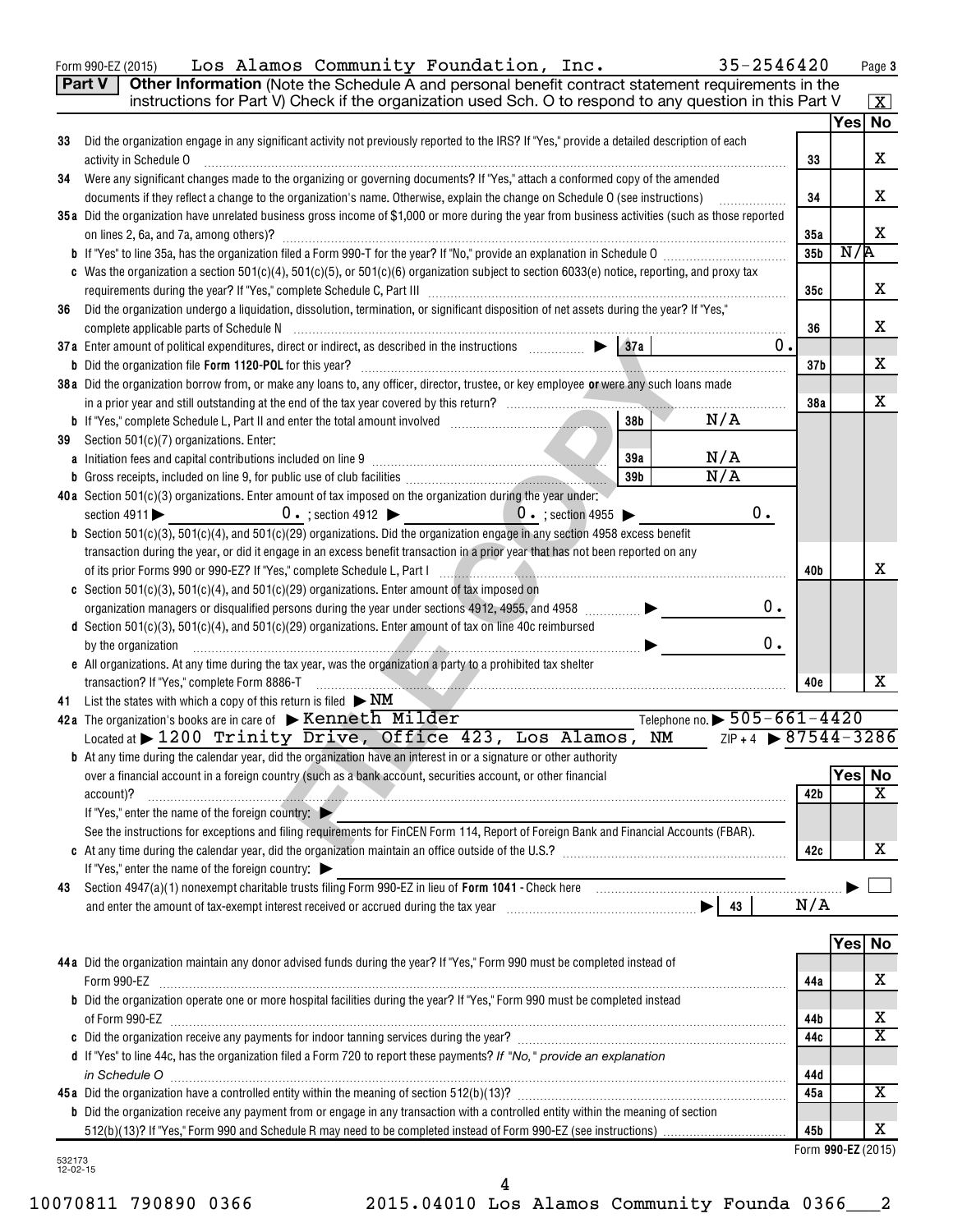| Form 990-EZ (2015)  |                      |                              |                                                              |             | Los Alamos Community Foundation, Inc.                                                                                                                                      |                                          |      |                                       |      | 35-2546420                                 |                    |               | Page 4                  |
|---------------------|----------------------|------------------------------|--------------------------------------------------------------|-------------|----------------------------------------------------------------------------------------------------------------------------------------------------------------------------|------------------------------------------|------|---------------------------------------|------|--------------------------------------------|--------------------|---------------|-------------------------|
|                     |                      |                              |                                                              |             |                                                                                                                                                                            |                                          |      |                                       |      |                                            |                    |               | Yes∣ No                 |
| 46                  |                      |                              |                                                              |             | Did the organization engage, directly or indirectly, in political campaign activities on behalf of or in opposition to candidates for public office?                       |                                          |      |                                       |      |                                            |                    |               |                         |
|                     |                      |                              |                                                              |             |                                                                                                                                                                            |                                          |      |                                       |      |                                            | 46                 |               | X                       |
| <b>Part VI</b>      |                      |                              | Section 501(c)(3) organizations only                         |             |                                                                                                                                                                            |                                          |      |                                       |      |                                            |                    |               |                         |
|                     |                      |                              |                                                              |             | All section 501(c)(3) organizations must answer questions 47-49b and 52, and complete the tables for lines 50 and 51.                                                      |                                          |      |                                       |      |                                            |                    |               |                         |
|                     |                      |                              |                                                              |             |                                                                                                                                                                            |                                          |      |                                       |      |                                            |                    | Yes           | <b>No</b>               |
| 47                  |                      |                              |                                                              |             | Did the organization engage in lobbying activities or have a section 501(h) election in effect during the tax year? If "Yes," complete Sch. C, Part II                     |                                          |      |                                       |      |                                            | 47                 |               | $\overline{\textbf{x}}$ |
| 48                  |                      |                              |                                                              |             |                                                                                                                                                                            |                                          |      |                                       |      |                                            | 48                 |               | $\overline{\mathtt{x}}$ |
|                     |                      |                              |                                                              |             |                                                                                                                                                                            |                                          |      |                                       |      |                                            | 49a                |               | $\overline{\text{x}}$   |
|                     |                      |                              |                                                              |             |                                                                                                                                                                            |                                          |      |                                       |      |                                            | 49b                |               |                         |
| 50                  |                      |                              |                                                              |             | Complete this table for the organization's five highest compensated employees (other than officers, directors, trustees and key employees) who each received more          |                                          |      |                                       |      |                                            |                    |               |                         |
|                     |                      |                              |                                                              |             | than \$100,000 of compensation from the organization. If there is none, enter "None."                                                                                      |                                          |      |                                       |      |                                            |                    |               |                         |
|                     |                      |                              | (a) Name and title of each employee                          |             |                                                                                                                                                                            | (b) Average hours<br>per week devoted to |      | (C) Reportable<br>compensation (Forms |      | $(d)$ Health benefits,<br>contributions to |                    | (e) Estimated | amount of other         |
|                     |                      |                              |                                                              | <b>NONE</b> |                                                                                                                                                                            | position                                 |      | W-2/1099-MISC)                        |      | employee benefit<br>plans, and deferred    |                    | compensation  |                         |
|                     |                      |                              |                                                              |             |                                                                                                                                                                            |                                          |      |                                       |      | compensation                               |                    |               |                         |
|                     |                      |                              |                                                              |             |                                                                                                                                                                            |                                          |      |                                       |      |                                            |                    |               |                         |
|                     |                      |                              |                                                              |             |                                                                                                                                                                            |                                          |      |                                       |      |                                            |                    |               |                         |
|                     |                      |                              |                                                              |             |                                                                                                                                                                            |                                          |      |                                       |      |                                            |                    |               |                         |
|                     |                      |                              |                                                              |             |                                                                                                                                                                            |                                          |      |                                       |      |                                            |                    |               |                         |
|                     |                      |                              |                                                              |             |                                                                                                                                                                            |                                          |      |                                       |      |                                            |                    |               |                         |
|                     |                      |                              |                                                              |             |                                                                                                                                                                            |                                          |      |                                       |      |                                            |                    |               |                         |
|                     |                      |                              |                                                              |             |                                                                                                                                                                            |                                          |      |                                       |      |                                            |                    |               |                         |
|                     |                      |                              |                                                              |             |                                                                                                                                                                            |                                          |      |                                       |      |                                            |                    |               |                         |
|                     |                      |                              |                                                              |             |                                                                                                                                                                            |                                          |      |                                       |      |                                            |                    |               |                         |
|                     |                      |                              | Total number of other employees paid over \$100,000          |             | Complete this table for the organization's five highest compensated independent contractors who each received more than \$100,000 of compensation from the                 |                                          |      |                                       |      |                                            |                    |               |                         |
| 51                  |                      |                              | organization. If there is none, enter "None."                | <b>NONE</b> |                                                                                                                                                                            |                                          |      |                                       |      |                                            |                    |               |                         |
|                     |                      |                              | (a) Name and business address of each independent contractor |             |                                                                                                                                                                            |                                          |      | (b) Type of service                   |      |                                            | (c) Compensation   |               |                         |
|                     |                      |                              |                                                              |             |                                                                                                                                                                            |                                          |      |                                       |      |                                            |                    |               |                         |
|                     |                      |                              |                                                              |             |                                                                                                                                                                            |                                          |      |                                       |      |                                            |                    |               |                         |
|                     |                      |                              |                                                              |             |                                                                                                                                                                            |                                          |      |                                       |      |                                            |                    |               |                         |
|                     |                      |                              |                                                              |             |                                                                                                                                                                            |                                          |      |                                       |      |                                            |                    |               |                         |
|                     |                      |                              |                                                              |             |                                                                                                                                                                            |                                          |      |                                       |      |                                            |                    |               |                         |
|                     |                      |                              |                                                              |             |                                                                                                                                                                            |                                          |      |                                       |      |                                            |                    |               |                         |
|                     |                      |                              |                                                              |             |                                                                                                                                                                            |                                          |      |                                       |      |                                            |                    |               |                         |
|                     |                      |                              |                                                              |             |                                                                                                                                                                            |                                          |      |                                       |      |                                            |                    |               |                         |
|                     |                      |                              |                                                              |             |                                                                                                                                                                            |                                          |      |                                       |      |                                            |                    |               |                         |
|                     |                      |                              |                                                              |             | d Total number of other independent contractors each receiving over \$100,000                                                                                              |                                          |      |                                       |      |                                            |                    |               |                         |
| 52                  |                      |                              |                                                              |             | Did the organization complete Schedule A? Note: All section 501(c)(3) organizations must attach a                                                                          |                                          |      |                                       |      |                                            |                    |               |                         |
|                     | completed Schedule A |                              |                                                              |             |                                                                                                                                                                            |                                          |      |                                       |      |                                            | $\overline{X}$ Yes |               | No                      |
|                     |                      |                              |                                                              |             | Under penalties of perjury, I declare that I have examined this return, including accompanying schedules and statements, and to the best of my knowledge and belief, it is |                                          |      |                                       |      |                                            |                    |               |                         |
|                     |                      |                              |                                                              |             | true, correct, and complete. Declaration of preparer (other than officer) is based on all information of which preparer has any knowledge.                                 |                                          |      |                                       |      |                                            |                    |               |                         |
|                     |                      | Signature of officer         |                                                              |             |                                                                                                                                                                            |                                          |      |                                       | Date |                                            |                    |               |                         |
| Sign<br><b>Here</b> |                      |                              |                                                              |             | Kenneth H Milder, Treasurer                                                                                                                                                |                                          |      |                                       |      |                                            |                    |               |                         |
|                     |                      | Type or print name and title |                                                              |             |                                                                                                                                                                            |                                          |      |                                       |      |                                            |                    |               |                         |
|                     |                      | Print/Type preparer's name   |                                                              |             | Preparer's signature                                                                                                                                                       |                                          | Date | Check                                 | ït   | <b>PTIN</b>                                |                    |               |                         |
| Paid                |                      |                              |                                                              |             |                                                                                                                                                                            |                                          |      | self-employed                         |      |                                            |                    |               |                         |
| Preparer            |                      |                              | Sean S. Weiner                                               |             |                                                                                                                                                                            |                                          |      |                                       |      | P00171183                                  |                    |               |                         |
| <b>Use Only</b>     |                      |                              |                                                              |             | Firm's name > Weiner & Company, P.C.                                                                                                                                       |                                          |      |                                       |      | Firm's EIN $\triangleright$ 45 - 2781062   |                    |               |                         |
|                     |                      |                              |                                                              |             | Firm's address > 460 Saint Michaels Drive Suite 1203                                                                                                                       |                                          |      | Phone no.                             |      | (505)424-7200                              |                    |               |                         |
|                     |                      |                              |                                                              |             | Santa Fe, NM 87505                                                                                                                                                         |                                          |      |                                       |      |                                            |                    |               |                         |
|                     |                      |                              |                                                              |             |                                                                                                                                                                            |                                          |      |                                       |      |                                            | $\overline{X}$ Yes |               | No                      |
|                     |                      |                              |                                                              |             |                                                                                                                                                                            |                                          |      |                                       |      |                                            |                    |               | Form 990-EZ (2015)      |

532174 12-02-15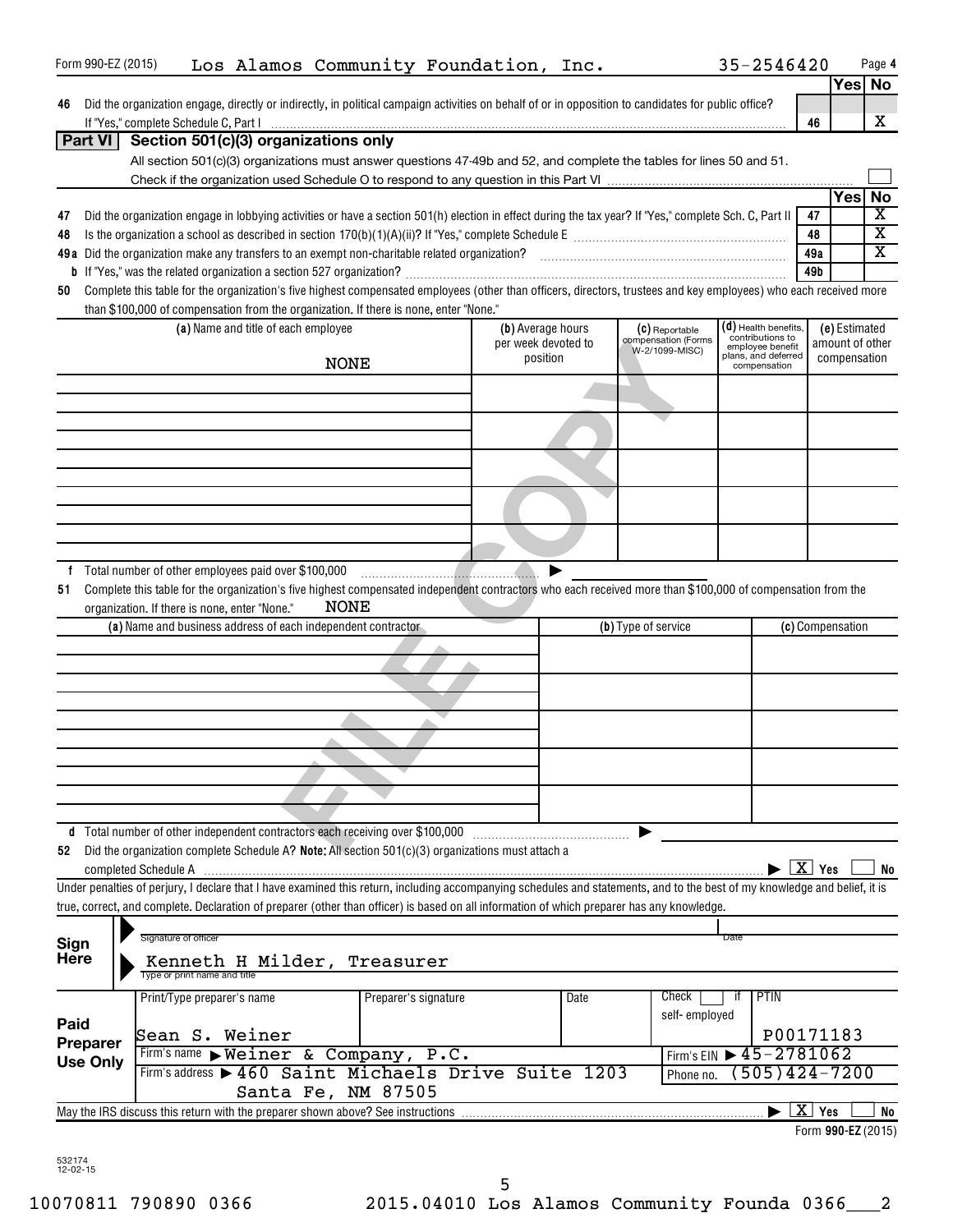| <b>SCHEDULE A</b> |  |
|-------------------|--|
|-------------------|--|

**123456789**

6

8 9

 $5<sup>1</sup>$ 

1  $\overline{2}$  $\mathbf{a}$ 4

**10 11** ††††††††††††††††

**abcdefg**

b

| (Form 990 or 990-EZ |  |  |  |  |
|---------------------|--|--|--|--|
|---------------------|--|--|--|--|

# **Public Charity Status and Public Support**

Complete if the organization is a section 501(c)(3) organization or a section

mplete Part II.)<br>mmentr or governmental unit described in section 170(b)(1)(A)(v).<br>mercives a substantial part of its support from a governmental unit or from the gen<br>neplete Part II.)<br>in section 170(b)(1)(A)(vi). (Complet Department of the Treasury Internal Revenue Service Information about Schedule A (Form 990 or 990-EZ) and its instructions is at WWW.irs.gov/form990. **(i)** Name of supported **and in terms of the COV (iii)** Type of organization **(iv)** Is the organization **(v)** Amount of monetary **(vi)** organization (iii) Type of organization (described on lines 1-9 above (see instructions)) iv) is the organization listed in your governing document? support (see instructions) (vi) Amount of other support (see instructions) (ii) EIN **4947(a)(1) nonexempt charitable trust. | Attach to Form 990 or Form 990-EZ. Open to Public Inspection Name of the organization Employer identification number** A church, convention of churches, or association of churches described in **section 170(b)(1)(A)(i).** A school described in **section 170(b)(1)(A)(ii).** (Attach Schedule E (Form 990 or 990-EZ).) A hospital or a cooperative hospital service organization described in section 170(b)(1)(A)(iii). A medical research organization operated in conjunction with a hospital described in **section 170(b)(1)(A)(iii).** Enter the hospital's name, **section 170(b)(1)(A)(iv).**  (Complete Part II.) A federal, state, or local government or governmental unit described in section 170(b)(1)(A)(v). **section 170(b)(1)(A)(vi).** (Complete Part II.) A community trust described in **section 170(b)(1)(A)(vi).** (Complete Part II.) See section 509(a)(2). (Complete Part III.) An organization organized and operated exclusively to test for public safety. See **section 509(a)(4).** more publicly supported organizations described in **section 509(a)(1)** or section 509(a)(2). See section 509(a)(3). Check the box in **Type I.** A supporting organization operated, supervised, or controlled by its supported organization(s), typically by giving organization. You must complete Part IV, Sections A and B. **Type II.** A supporting organization supervised or controlled in connection with its supported organization(s), by having organization(s). You must complete Part IV, Sections A and C. **Type III functionally integrated.** A supporting organization operated in connection with, and functionally integrated with, its supported organization(s) (see instructions). **You must complete Part IV, Sections A, D, and E. Type III non-functionally integrated.** A supporting organization operated in connection with its supported organization(s) requirement (see instructions). **You must complete Part IV, Sections A and D, and Part V. Yes No Part I** | Reason for Public Charity Status (All organizations must complete this part.) See instructions. The organization is not a private foundation because it is: (For lines 1 through 11, check only one box.) city, and state: An organization operated for the benefit of a college or university owned or operated by a governmental unit described in  $\overline{\textbf{X}}\textbf{]}$  An organization that normally receives a substantial part of its support from a governmental unit or from the general public described in An organization that normally receives: (1) more than 33 1/3% of its support from contributions, membership fees, and gross receipts from activities related to its exempt functions - subject to certain exceptions, and (2) no more than 33 1/3% of its support from gross investment income and unrelated business taxable income (less section 511 tax) from businesses acquired by the organization after June 30, 1975. An organization organized and operated exclusively for the benefit of, to perform the functions of, or to carry out the purposes of one or lines 11a through 11d that describes the type of supporting organization and complete lines 11e, 11f, and 11g. the supported organization(s) the power to regularly appoint or elect a majority of the directors or trustees of the supporting control or management of the supporting organization vested in the same persons that control or manage the supported that is not functionally integrated. The organization generally must satisfy a distribution requirement and an attentiveness Check this box if the organization received a written determination from the IRS that it is a Type I, Type II, Type III functionally integrated, or Type III non-functionally integrated supporting organization. f Enter the number of supported organizations Provide the following information about the supported organization(s). Los Alamos Community Foundation, Inc.  $\vert$  35-2546420

Form 990 or 990-EZ. 532021 09-23-15 LHA **For Paperwork Reduction Act Notice, see the Instructions for**  OMB No. 1545-0047

**Total**

10070811 790890 0366 2015.04010 Los Alamos Community Founda 0366\_\_\_2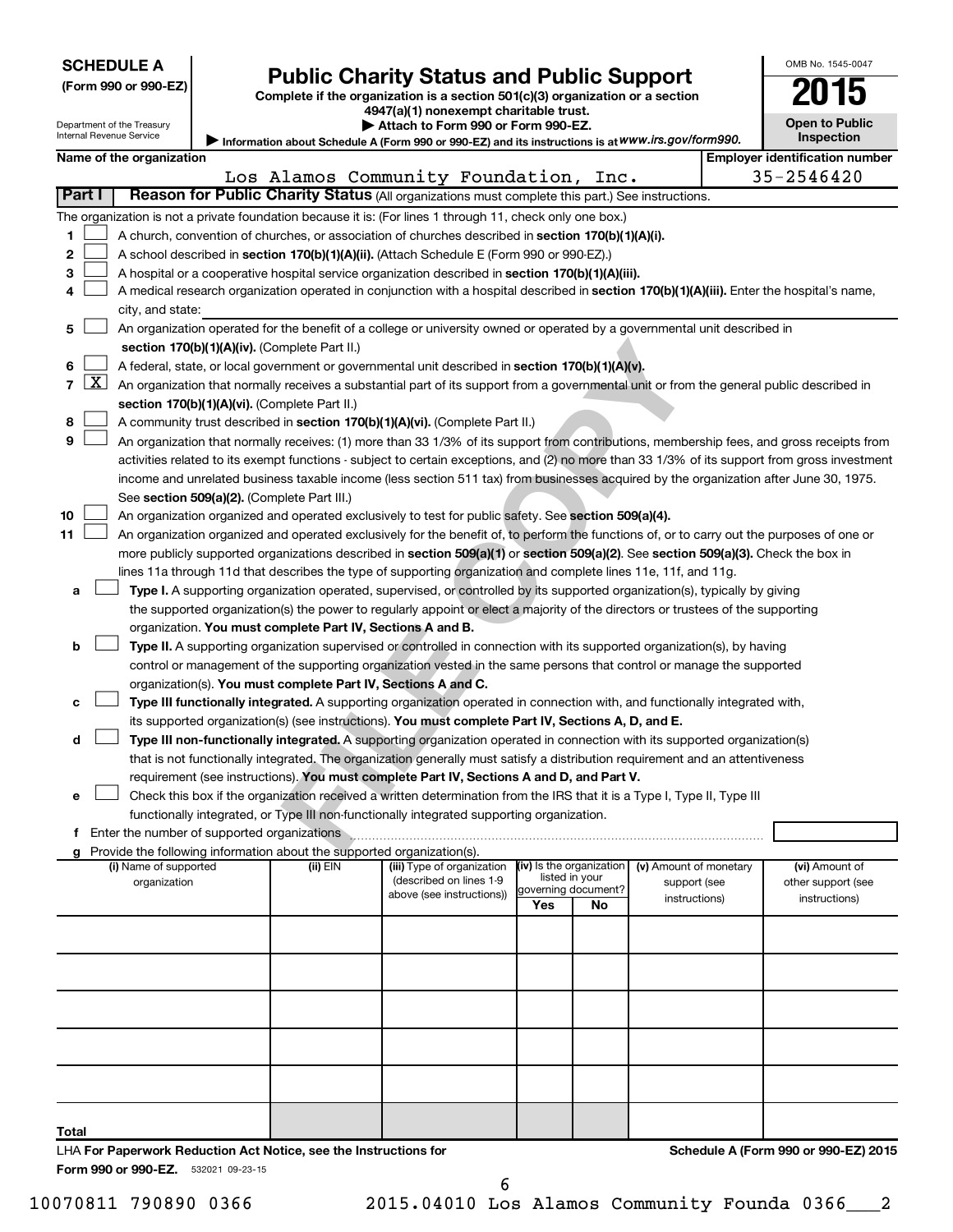#### 35-2546420 Page 2 Schedule A (Form 990 or 990-EZ) 2015 <code>Los Alamos Community Foundation, Inc.  $35$ – $2546420\,$  Page</code> **Part II Support Schedule for Organizations Described in Sections 170(b)(1)(A)(iv) and 170(b)(1)(A)(vi)**

(Complete only if you checked the box on line 5, 7, or 8 of Part I or if the organization failed to qualify under Part III. If the organization fails to qualify under the tests listed below, please complete Part III.)

| <b>Section A. Public Support</b>                                                                                                               |          |          |            |            |                                      |                                          |
|------------------------------------------------------------------------------------------------------------------------------------------------|----------|----------|------------|------------|--------------------------------------|------------------------------------------|
| Calendar year (or fiscal year beginning in)                                                                                                    | (a) 2011 | (b) 2012 | $(c)$ 2013 | $(d)$ 2014 | (e) 2015                             | (f) Total                                |
| 1 Gifts, grants, contributions, and                                                                                                            |          |          |            |            |                                      |                                          |
| membership fees received. (Do not                                                                                                              |          |          |            |            |                                      |                                          |
| include any "unusual grants.")                                                                                                                 |          |          |            |            | 169,500.                             | 169,500.                                 |
| 2 Tax revenues levied for the organ-                                                                                                           |          |          |            |            |                                      |                                          |
| ization's benefit and either paid to                                                                                                           |          |          |            |            |                                      |                                          |
| or expended on its behalf                                                                                                                      |          |          |            |            |                                      |                                          |
| 3 The value of services or facilities                                                                                                          |          |          |            |            |                                      |                                          |
| furnished by a governmental unit to                                                                                                            |          |          |            |            |                                      |                                          |
| the organization without charge                                                                                                                |          |          |            |            |                                      |                                          |
| 4 Total. Add lines 1 through 3                                                                                                                 |          |          |            |            | 169,500.                             | 169,500.                                 |
| 5 The portion of total contributions                                                                                                           |          |          |            |            |                                      |                                          |
| by each person (other than a                                                                                                                   |          |          |            |            |                                      |                                          |
| governmental unit or publicly                                                                                                                  |          |          |            |            |                                      |                                          |
| supported organization) included                                                                                                               |          |          |            |            |                                      |                                          |
| on line 1 that exceeds 2% of the                                                                                                               |          |          |            |            |                                      |                                          |
| amount shown on line 11,                                                                                                                       |          |          |            |            |                                      |                                          |
| column (f)                                                                                                                                     |          |          |            |            |                                      | 51,270.<br>118, 230.                     |
| 6 Public support. Subtract line 5 from line 4.<br><b>Section B. Total Support</b>                                                              |          |          |            |            |                                      |                                          |
| Calendar year (or fiscal year beginning in)                                                                                                    |          |          |            |            |                                      |                                          |
| 7 Amounts from line 4                                                                                                                          | (a) 2011 | (b) 2012 | $(c)$ 2013 | $(d)$ 2014 | (e) 2015<br>169,500.                 | (f) Total<br>169,500.                    |
| 8 Gross income from interest,                                                                                                                  |          |          |            |            |                                      |                                          |
| dividends, payments received on                                                                                                                |          |          |            |            |                                      |                                          |
| securities loans, rents, royalties                                                                                                             |          |          |            |            |                                      |                                          |
| and income from similar sources                                                                                                                |          |          |            |            |                                      |                                          |
| <b>9</b> Net income from unrelated business                                                                                                    |          |          |            |            |                                      |                                          |
| activities, whether or not the                                                                                                                 |          |          |            |            |                                      |                                          |
| business is regularly carried on                                                                                                               |          |          |            |            |                                      |                                          |
| 10 Other income. Do not include gain                                                                                                           |          |          |            |            |                                      |                                          |
| or loss from the sale of capital                                                                                                               |          |          |            |            |                                      |                                          |
| assets (Explain in Part VI.)                                                                                                                   |          |          |            |            |                                      |                                          |
| 11 Total support. Add lines 7 through 10                                                                                                       |          |          |            |            |                                      | 169,500.                                 |
| <b>12</b> Gross receipts from related activities, etc. (see instructions)                                                                      |          |          |            |            | 12                                   |                                          |
| 13 First five years. If the Form 990 is for the organization's first, second, third, fourth, or fifth tax year as a section 501(c)(3)          |          |          |            |            |                                      |                                          |
| organization, check this box and stop here                                                                                                     |          |          |            |            |                                      | $\blacktriangleright$ $\boxed{\text{X}}$ |
| Section C. Computation of Public Support Percentage                                                                                            |          |          |            |            |                                      |                                          |
|                                                                                                                                                |          |          |            |            | 14                                   | %                                        |
|                                                                                                                                                |          |          |            |            | 15                                   | %                                        |
| 16a 33 1/3% support test - 2015. If the organization did not check the box on line 13, and line 14 is 33 1/3% or more, check this box and      |          |          |            |            |                                      |                                          |
| stop here. The organization qualifies as a publicly supported organization                                                                     |          |          |            |            |                                      |                                          |
| b 33 1/3% support test - 2014. If the organization did not check a box on line 13 or 16a, and line 15 is 33 1/3% or more, check this box       |          |          |            |            |                                      |                                          |
|                                                                                                                                                |          |          |            |            |                                      |                                          |
| 17a 10% -facts-and-circumstances test - 2015. If the organization did not check a box on line 13, 16a, or 16b, and line 14 is 10% or more,     |          |          |            |            |                                      |                                          |
| and if the organization meets the "facts-and-circumstances" test, check this box and stop here. Explain in Part VI how the organization        |          |          |            |            |                                      |                                          |
|                                                                                                                                                |          |          |            |            |                                      |                                          |
| <b>b 10%</b> -facts-and-circumstances test - 2014. If the organization did not check a box on line 13, 16a, 16b, or 17a, and line 15 is 10% or |          |          |            |            |                                      |                                          |
| more, and if the organization meets the "facts-and-circumstances" test, check this box and stop here. Explain in Part VI how the               |          |          |            |            |                                      |                                          |
| organization meets the "facts-and-circumstances" test. The organization qualifies as a publicly supported organization                         |          |          |            |            |                                      |                                          |
| 18 Private foundation. If the organization did not check a box on line 13, 16a, 16b, 17a, or 17b, check this box and see instructions.         |          |          |            |            |                                      |                                          |
|                                                                                                                                                |          |          |            |            | Schedule A (Form 990 or 990-EZ) 2015 |                                          |

532022 09-23-15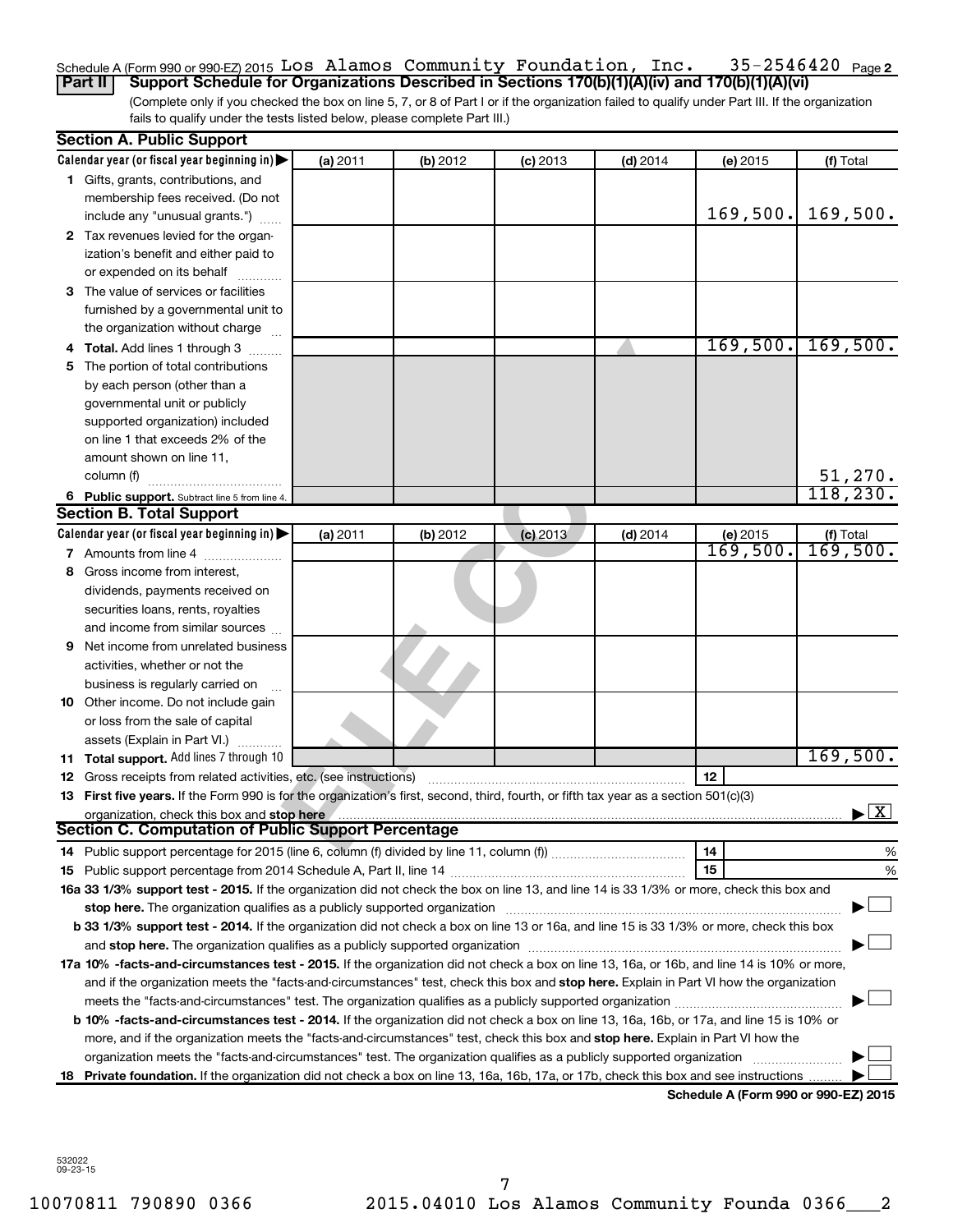#### $35 - 2546420$  Page 3 Schedule A (Form 990 or 990-EZ) 2015 <code>Los Alamos Community Foundation, Inc.  $35$ – $2546420\,$  Page</code> **Part III Support Schedule for Organizations Described in Section 509(a)(2)**

(Complete only if you checked the box on line 9 of Part I or if the organization failed to qualify under Part II. If the organization fails to qualify under the tests listed below, please complete Part II.)

| <b>Section A. Public Support</b>                                                                                                                                                                                                        |          |            |            |            |          |                                      |
|-----------------------------------------------------------------------------------------------------------------------------------------------------------------------------------------------------------------------------------------|----------|------------|------------|------------|----------|--------------------------------------|
| Calendar year (or fiscal year beginning in)                                                                                                                                                                                             | (a) 2011 | (b) 2012   | $(c)$ 2013 | $(d)$ 2014 | (e) 2015 | (f) Total                            |
| 1 Gifts, grants, contributions, and                                                                                                                                                                                                     |          |            |            |            |          |                                      |
| membership fees received. (Do not                                                                                                                                                                                                       |          |            |            |            |          |                                      |
| include any "unusual grants.")                                                                                                                                                                                                          |          |            |            |            |          |                                      |
| <b>2</b> Gross receipts from admissions,<br>merchandise sold or services per-<br>formed, or facilities furnished in<br>any activity that is related to the<br>organization's tax-exempt purpose                                         |          |            |            |            |          |                                      |
| 3 Gross receipts from activities that                                                                                                                                                                                                   |          |            |            |            |          |                                      |
| are not an unrelated trade or bus-                                                                                                                                                                                                      |          |            |            |            |          |                                      |
| iness under section 513                                                                                                                                                                                                                 |          |            |            |            |          |                                      |
| 4 Tax revenues levied for the organ-                                                                                                                                                                                                    |          |            |            |            |          |                                      |
| ization's benefit and either paid to                                                                                                                                                                                                    |          |            |            |            |          |                                      |
| or expended on its behalf<br>.                                                                                                                                                                                                          |          |            |            |            |          |                                      |
| 5 The value of services or facilities                                                                                                                                                                                                   |          |            |            |            |          |                                      |
| furnished by a governmental unit to                                                                                                                                                                                                     |          |            |            |            |          |                                      |
| the organization without charge                                                                                                                                                                                                         |          |            |            |            |          |                                      |
| 6 Total. Add lines 1 through 5                                                                                                                                                                                                          |          |            |            |            |          |                                      |
| 7a Amounts included on lines 1, 2, and                                                                                                                                                                                                  |          |            |            |            |          |                                      |
| 3 received from disqualified persons                                                                                                                                                                                                    |          |            |            |            |          |                                      |
| <b>b</b> Amounts included on lines 2 and 3 received<br>from other than disqualified persons that<br>exceed the greater of \$5,000 or 1% of the<br>amount on line 13 for the year                                                        |          |            |            |            |          |                                      |
| c Add lines 7a and 7b                                                                                                                                                                                                                   |          |            |            |            |          |                                      |
| 8 Public support. (Subtract line 7c from line 6.)                                                                                                                                                                                       |          |            |            |            |          |                                      |
| <b>Section B. Total Support</b>                                                                                                                                                                                                         |          |            |            |            |          |                                      |
| Calendar year (or fiscal year beginning in)                                                                                                                                                                                             | (a) 2011 | $(b)$ 2012 | $(c)$ 2013 | $(d)$ 2014 | (e) 2015 | (f) Total                            |
| 9 Amounts from line 6                                                                                                                                                                                                                   |          |            |            |            |          |                                      |
| <b>10a</b> Gross income from interest,<br>dividends, payments received on<br>securities loans, rents, royalties<br>and income from similar sources                                                                                      |          |            |            |            |          |                                      |
| <b>b</b> Unrelated business taxable income                                                                                                                                                                                              |          |            |            |            |          |                                      |
| (less section 511 taxes) from businesses                                                                                                                                                                                                |          |            |            |            |          |                                      |
| acquired after June 30, 1975                                                                                                                                                                                                            |          |            |            |            |          |                                      |
| <b>c</b> Add lines 10a and 10b                                                                                                                                                                                                          |          |            |            |            |          |                                      |
| <b>11</b> Net income from unrelated business<br>activities not included in line 10b.<br>whether or not the business is<br>regularly carried on                                                                                          |          |            |            |            |          |                                      |
| 12 Other income. Do not include gain<br>or loss from the sale of capital<br>assets (Explain in Part VI.)                                                                                                                                |          |            |            |            |          |                                      |
| <b>13</b> Total support. (Add lines 9, 10c, 11, and 12.)                                                                                                                                                                                |          |            |            |            |          |                                      |
| 14 First five years. If the Form 990 is for the organization's first, second, third, fourth, or fifth tax year as a section 501(c)(3) organization,                                                                                     |          |            |            |            |          |                                      |
| check this box and stop here <b>contained and the contained and stop here</b> check this box and stop here <b>contained and the contained and stop here</b> contained and stop here contained and and stop here contained and stop here |          |            |            |            |          |                                      |
| Section C. Computation of Public Support Percentage                                                                                                                                                                                     |          |            |            |            |          |                                      |
|                                                                                                                                                                                                                                         |          |            |            |            | 15       | ℅                                    |
|                                                                                                                                                                                                                                         |          |            |            |            | 16       | %                                    |
| Section D. Computation of Investment Income Percentage                                                                                                                                                                                  |          |            |            |            |          |                                      |
|                                                                                                                                                                                                                                         |          |            |            |            | 17       | %                                    |
| 18 Investment income percentage from 2014 Schedule A, Part III, line 17                                                                                                                                                                 |          |            |            |            | 18       | %                                    |
| 19a 33 1/3% support tests - 2015. If the organization did not check the box on line 14, and line 15 is more than 33 1/3%, and line 17 is not                                                                                            |          |            |            |            |          |                                      |
| more than 33 1/3%, check this box and stop here. The organization qualifies as a publicly supported organization                                                                                                                        |          |            |            |            |          |                                      |
| b 33 1/3% support tests - 2014. If the organization did not check a box on line 14 or line 19a, and line 16 is more than 33 1/3%, and                                                                                                   |          |            |            |            |          |                                      |
| line 18 is not more than 33 1/3%, check this box and stop here. The organization qualifies as a publicly supported organization                                                                                                         |          |            |            |            |          |                                      |
|                                                                                                                                                                                                                                         |          |            |            |            |          |                                      |
| 532023 09-23-15                                                                                                                                                                                                                         |          |            |            |            |          | Schedule A (Form 990 or 990-EZ) 2015 |
|                                                                                                                                                                                                                                         |          |            | 8          |            |          |                                      |

<sup>10070811 790890 0366 2015.04010</sup> Los Alamos Community Founda 0366\_\_\_2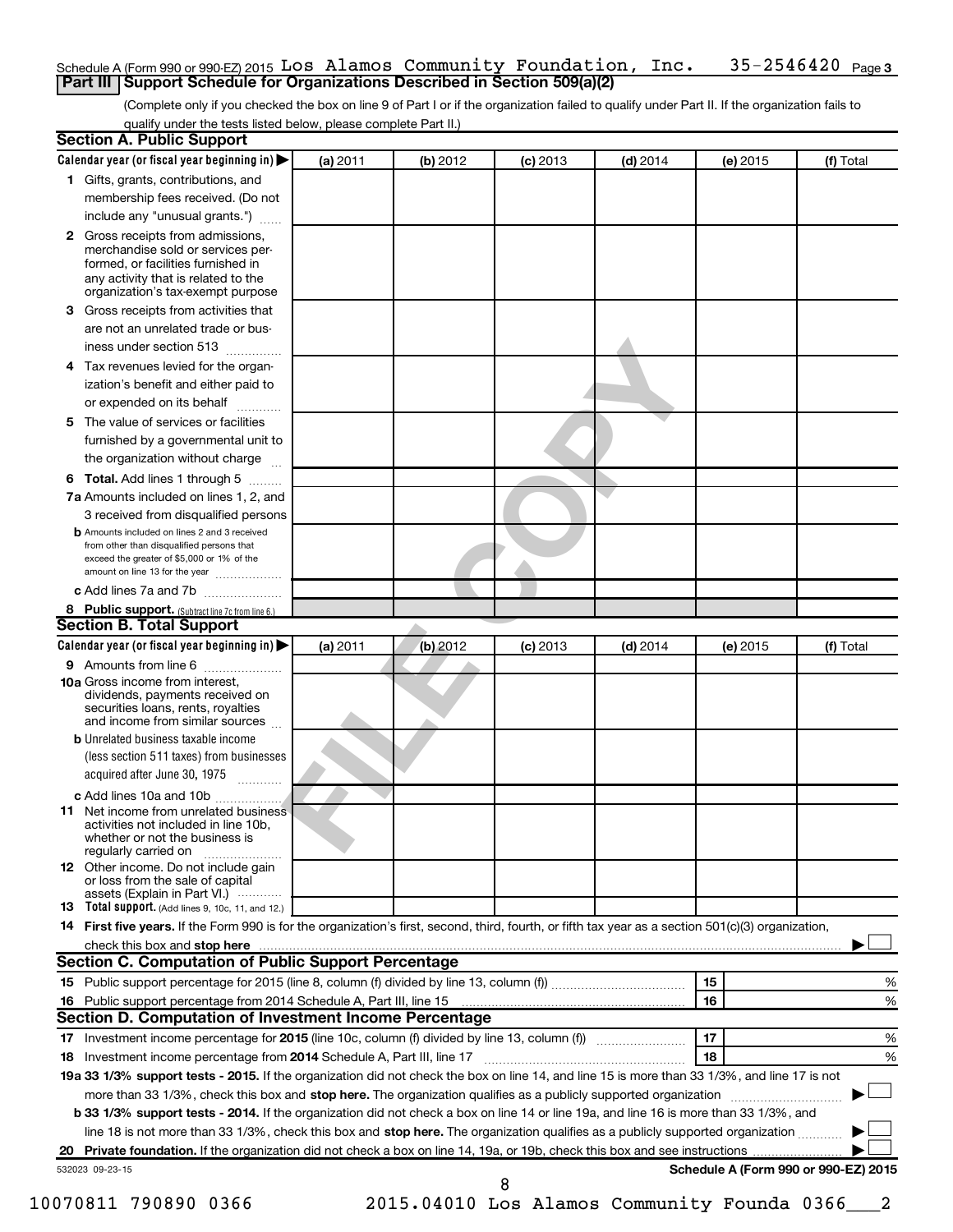## Schedule A (Form 990 or 990-EZ) 2015 <code>Los Alamos Community Foundation, Inc. 35-2546420 Page 4</code> **Part IV Supporting Organizations**

(Complete only if you checked a box in line 11 on Part I. If you checked 11a of Part I, complete Sections A and B. If you checked 11b of Part I, complete Sections A and C. If you checked 11c of Part I, complete Sections A, D, and E. If you checked 11d of Part I, complete Sections A and D, and complete Part V.)

## **Section A. All Supporting Organizations**

- documents? If "No" describe in Part VI how the supported organizations are designated. If designated by *class or purpose, describe the designation. If historic and continuing relationship, explain.* 1 Are all of the organization's supported organizations listed by name in the organization's governing
- under section 509(a)(1) or (2)? If "Yes," explain in Part VI how the organization determined that the supported *organization was described in section 509(a)(1) or (2).* 2 Did the organization have any supported organization that does not have an IRS determination of status
- Did the organization have a supported organization described in section 501(c)(4), (5), or (6)? If "Yes," answer *(b) and (c) below.*
- satisfied the public support tests under section 509(a)(2)? If "Yes," describe in Part VI when and how the *organization made the determination.* b Did the organization confirm that each supported organization qualified under section 501(c)(4), (5), or (6) and
- purposes? If "Yes," explain in Part VI what controls the organization put in place to ensure such use.  $c$  Did the organization ensure that all support to such organizations was used exclusively for section 170(c)(2)(B)
- Was any supported organization not organized in the United States ("foreign supported organization")? If *"Yes," and if you checked 11a or 11b in Part I, answer (b) and (c) below.*
- supported organization? If "Yes," describe in Part VI how the organization had such control and discretion *despite being controlled or supervised by or in connection with its supported organizations.* **b** Did the organization have ultimate control and discretion in deciding whether to make grants to the foreign
- under sections 501(c)(3) and 509(a)(1) or (2)? If "Yes," explain in Part VI what controls the organization used *to ensure that all support to the foreign supported organization was used exclusively for section 170(c)(2)(B) purposes.* Did the organization support any foreign supported organization that does not have an IRS determination
- **FILE COPY abcabcabcabcab** Did the organization add, substitute, or remove any supported organizations during the tax year? If "Yes," answer (b) and (c) below (if applicable). Also, provide detail in Part VI, including (i) the names and EIN *numbers of the supported organizations added, substituted, or removed; (ii) the reasons for each such action; (iii) the authority under the organization's organizing document authorizing such action; and (iv) how the action was accomplished (such as by amendment to the organizing document).*
- **Type I or Type II only.** Was any added or substituted supported organization part of a class already designated in the organization's organizing document?
- Substitutions only. Was the substitution the result of an event beyond the organization's control?
- 1 2 3 4 5 6 7 8 <del>9</del> support or benefit one or more of the filing organization's supported organizations? If "Yes," provide detail in Did the organization provide support (whether in the form of grants or the provision of services or facilities) to anyone other than (i) its supported organizations, (ii) individuals that are part of the charitable class benefited by one or more of its supported organizations, or (iii) other supporting organizations that also *Part VI.*
- regard to a substantial contributor? If "Yes," complete Part I of Schedule L (Form 990 or 990-EZ). Did the organization provide a grant, loan, compensation, or other similar payment to a substantial contributor (defined in section 4958(c)(3)(C)), a family member of a substantial contributor, or a 35% controlled entity with
- *If "Yes," complete Part I of Schedule L (Form 990 or 990-EZ).* 8 Did the organization make a loan to a disqualified person (as defined in section 4958) not described in line 7?
- in section 509(a)(1) or (2))? If "Yes," provide detail in Part VI. 9a Was the organization controlled directly or indirectly at any time during the tax year by one or more disqualified persons as defined in section 4946 (other than foundation managers and organizations described
- the supporting organization had an interest? If "Yes," provide detail in Part VI. **b** Did one or more disqualified persons (as defined in line 9a) hold a controlling interest in any entity in which
- from, assets in which the supporting organization also had an interest? If "Yes," provide detail in Part VI. Did a disqualified person (as defined in line 9a) have an ownership interest in, or derive any personal benefit
- **10** Was the organization subject to the excess business holdings rules of section 4943 because of section supporting organizations)? If "Yes," answer 10b below. 4943(f) (regarding certain Type II supporting organizations, and all Type III non-functionally integrated
	- *(Use Schedule C, Form 4720, to* Did the organization have any excess business holdings in the tax year? *determine whether the organization had excess business holdings.)*

532024 09-23-15

**Schedule A (Form 990 or 990-EZ) 2015**

**Yes No**

**12**

 $\overline{2}$ 

 $\blacksquare$ 

**3a**

**3b**

**3c**

**4a**

**4b**

**4c**

**5a**

**5b**

5c

**5c**<br>**6**<br>**7**<br>**8** 

 $\overline{7}$ 

8

6

**9a**

**9b**

**9c**

**10a**

**10b**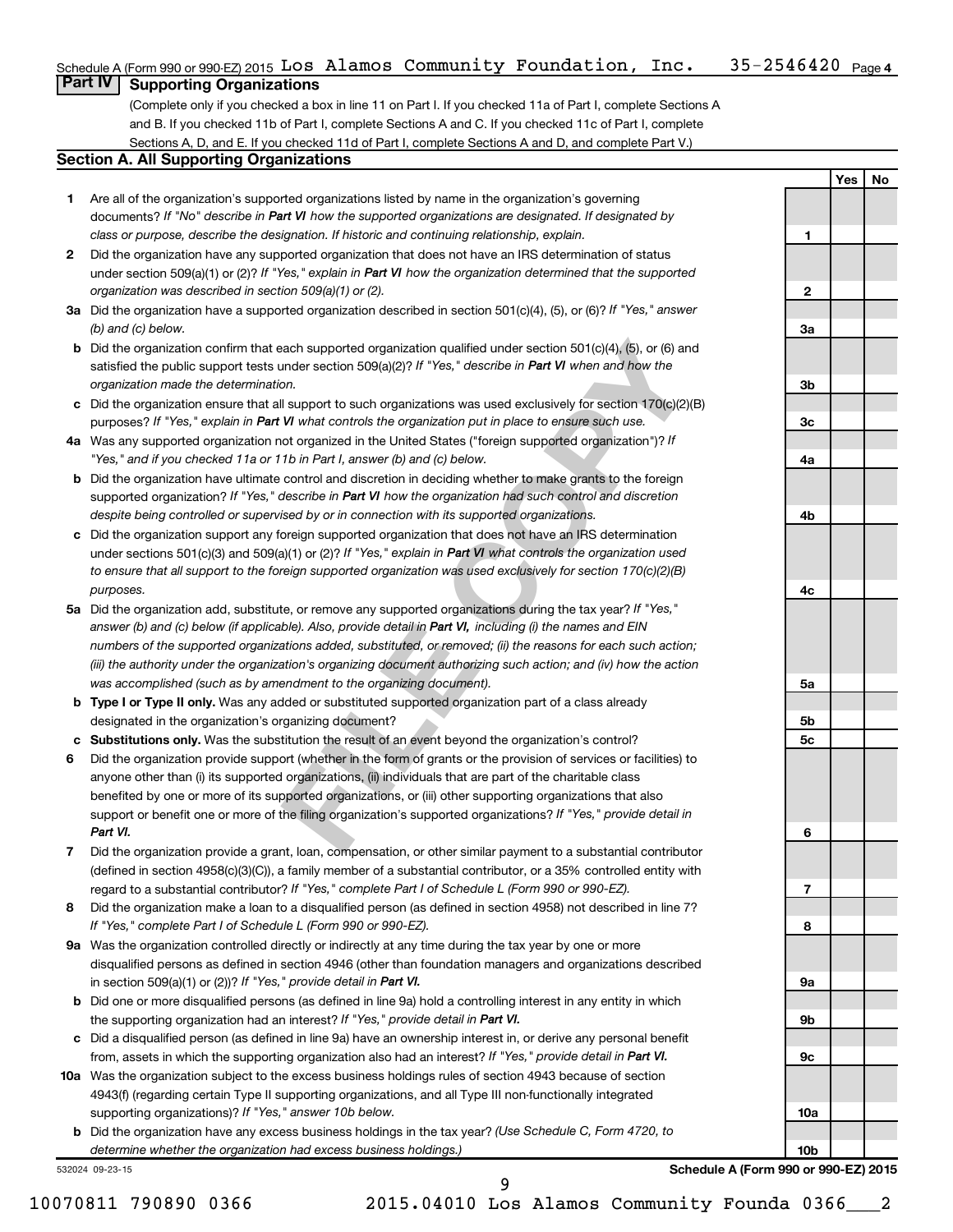#### Schedule A (Form 990 or 990-EZ) 2015 LOS AlamOS COmmunity Foundation, Inc. 35-254642U Page 5 **Part IV Supporting Organizations** *(continued)* Los Alamos Community Foundation, Inc. 35-2546420

|    | <u>communed</u> of same and recommunities                                                                                       |                |     |    |
|----|---------------------------------------------------------------------------------------------------------------------------------|----------------|-----|----|
|    |                                                                                                                                 |                | Yes | No |
| 11 | Has the organization accepted a gift or contribution from any of the following persons?                                         |                |     |    |
|    | a A person who directly or indirectly controls, either alone or together with persons described in (b) and (c)                  |                |     |    |
|    | below, the governing body of a supported organization?                                                                          | 11a            |     |    |
|    | <b>b</b> A family member of a person described in (a) above?                                                                    | 11b            |     |    |
|    | c A 35% controlled entity of a person described in (a) or (b) above? If "Yes" to a, b, or c, provide detail in Part VI.         | 11c            |     |    |
|    | <b>Section B. Type I Supporting Organizations</b>                                                                               |                |     |    |
|    |                                                                                                                                 |                | Yes | No |
| 1. | Did the directors, trustees, or membership of one or more supported organizations have the power to                             |                |     |    |
|    | regularly appoint or elect at least a majority of the organization's directors or trustees at all times during the              |                |     |    |
|    | tax year? If "No," describe in Part VI how the supported organization(s) effectively operated, supervised, or                   |                |     |    |
|    | controlled the organization's activities. If the organization had more than one supported organization,                         |                |     |    |
|    | describe how the powers to appoint and/or remove directors or trustees were allocated among the supported                       |                |     |    |
|    | organizations and what conditions or restrictions, if any, applied to such powers during the tax year.                          | 1              |     |    |
| 2  | Did the organization operate for the benefit of any supported organization other than the supported                             |                |     |    |
|    | organization(s) that operated, supervised, or controlled the supporting organization? If "Yes," explain in                      |                |     |    |
|    | Part VI how providing such benefit carried out the purposes of the supported organization(s) that operated,                     |                |     |    |
|    | supervised, or controlled the supporting organization.                                                                          | $\mathbf{2}$   |     |    |
|    | <b>Section C. Type II Supporting Organizations</b>                                                                              |                |     |    |
|    |                                                                                                                                 |                | Yes | No |
| 1. | Were a majority of the organization's directors or trustees during the tax year also a majority of the directors                |                |     |    |
|    | or trustees of each of the organization's supported organization(s)? If "No," describe in Part VI how control                   |                |     |    |
|    | or management of the supporting organization was vested in the same persons that controlled or managed                          |                |     |    |
|    | the supported organization(s).                                                                                                  | 1              |     |    |
|    | <b>Section D. All Type III Supporting Organizations</b>                                                                         |                |     |    |
|    |                                                                                                                                 |                | Yes | No |
| 1  | Did the organization provide to each of its supported organizations, by the last day of the fifth month of the                  |                |     |    |
|    | organization's tax year, (i) a written notice describing the type and amount of support provided during the prior tax           |                |     |    |
|    | year, (ii) a copy of the Form 990 that was most recently filed as of the date of notification, and (iii) copies of the          |                |     |    |
|    | organization's governing documents in effect on the date of notification, to the extent not previously provided?                | 1              |     |    |
| 2  | Were any of the organization's officers, directors, or trustees either (i) appointed or elected by the supported                |                |     |    |
|    | organization(s) or (ii) serving on the governing body of a supported organization? If "No," explain in Part VI how              |                |     |    |
|    | the organization maintained a close and continuous working relationship with the supported organization(s).                     | 2              |     |    |
| 3  | By reason of the relationship described in (2), did the organization's supported organizations have a                           |                |     |    |
|    | significant voice in the organization's investment policies and in directing the use of the organization's                      |                |     |    |
|    | income or assets at all times during the tax year? If "Yes," describe in Part VI the role the organization's                    |                |     |    |
|    | supported organizations played in this regard.                                                                                  | з              |     |    |
|    | Section E. Type III Functionally-Integrated Supporting Organizations                                                            |                |     |    |
| 1  | Check the box next to the method that the organization used to satisfy the Integral Part Test during the yeafsee instructions): |                |     |    |
| а  | The organization satisfied the Activities Test. Complete line 2 below.                                                          |                |     |    |
| b  | The organization is the parent of each of its supported organizations. Complete line 3 below.                                   |                |     |    |
| с  | The organization supported a governmental entity. Describe in Part VI how you supported a government entity (see instructions). |                |     |    |
| 2  | Activities Test. Answer (a) and (b) below.                                                                                      |                | Yes | No |
| а  | Did substantially all of the organization's activities during the tax year directly further the exempt purposes of              |                |     |    |
|    | the supported organization(s) to which the organization was responsive? If "Yes," then in Part VI identify                      |                |     |    |
|    | those supported organizations and explain<br>how these activities directly furthered their exempt purposes,                     |                |     |    |
|    | how the organization was responsive to those supported organizations, and how the organization determined                       |                |     |    |
|    | that these activities constituted substantially all of its activities.                                                          | 2a             |     |    |
| b  | Did the activities described in (a) constitute activities that, but for the organization's involvement, one or more             |                |     |    |
|    | of the organization's supported organization(s) would have been engaged in? If "Yes," explain in Part VI the                    |                |     |    |
|    | reasons for the organization's position that its supported organization(s) would have engaged in these                          |                |     |    |
|    | activities but for the organization's involvement.                                                                              | 2b             |     |    |
| 3  | Parent of Supported Organizations. Answer (a) and (b) below.                                                                    |                |     |    |
| а  | Did the organization have the power to regularly appoint or elect a majority of the officers, directors, or                     |                |     |    |
|    | trustees of each of the supported organizations? Provide details in Part VI.                                                    | За             |     |    |
|    | <b>b</b> Did the organization exercise a substantial degree of direction over the policies, programs, and activities of each    |                |     |    |
|    | of its supported organizations? If "Yes," describe in Part VI the role played by the organization in this regard.               | 3 <sub>b</sub> |     |    |
|    | Schedule A (Form 990 or 990-EZ) 2015<br>532025 09-23-15                                                                         |                |     |    |
|    | 10                                                                                                                              |                |     |    |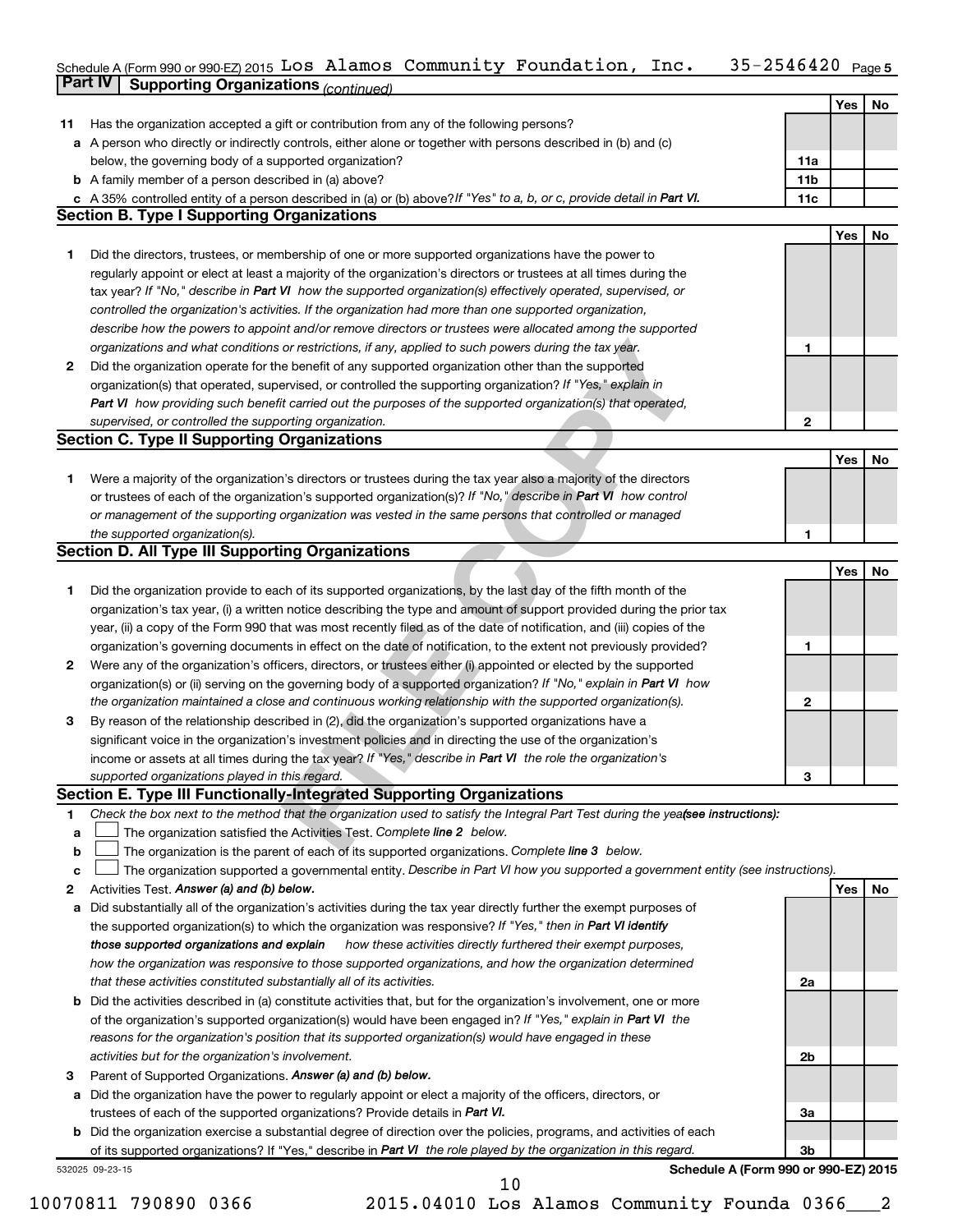|  |  | Schedule A (Form 990 or 990 EZ) 2015 $\,$ LOS $\,$ A $1$ amos $\,$ Community $\,$ Foun $\,$ dation, $\,$ Inc. | 35-2546420 <sub>Page 6</sub> |  |
|--|--|---------------------------------------------------------------------------------------------------------------|------------------------------|--|
|  |  | Part V   Type III Non-Functionally Integrated 509(a)(3) Supporting Organizations                              |                              |  |

| 1              | Check here if the organization satisfied the Integral Part Test as a qualifying trust on Nov. 20, 1970. See instructions. All<br>other Type III non-functionally integrated supporting organizations must complete Sections A through E. |                |                |                                |
|----------------|------------------------------------------------------------------------------------------------------------------------------------------------------------------------------------------------------------------------------------------|----------------|----------------|--------------------------------|
|                | Section A - Adjusted Net Income                                                                                                                                                                                                          |                | (A) Prior Year | (B) Current Year<br>(optional) |
| 1              | Net short-term capital gain                                                                                                                                                                                                              | 1              |                |                                |
| $\mathbf{2}$   | Recoveries of prior-year distributions                                                                                                                                                                                                   | $\mathbf{2}$   |                |                                |
| 3              | Other gross income (see instructions)                                                                                                                                                                                                    | 3              |                |                                |
| 4              | Add lines 1 through 3                                                                                                                                                                                                                    | 4              |                |                                |
| 5              | Depreciation and depletion                                                                                                                                                                                                               | 5              |                |                                |
| 6              | Portion of operating expenses paid or incurred for production or                                                                                                                                                                         |                |                |                                |
|                | collection of gross income or for management, conservation, or                                                                                                                                                                           |                |                |                                |
|                | maintenance of property held for production of income (see instructions)                                                                                                                                                                 | 6              |                |                                |
| 7              | Other expenses (see instructions)                                                                                                                                                                                                        | $\overline{7}$ |                |                                |
| 8              | Adjusted Net Income (subtract lines 5, 6 and 7 from line 4)                                                                                                                                                                              | 8              |                |                                |
|                | <b>Section B - Minimum Asset Amount</b>                                                                                                                                                                                                  |                | (A) Prior Year | (B) Current Year<br>(optional) |
| 1.             | Aggregate fair market value of all non-exempt-use assets (see                                                                                                                                                                            |                |                |                                |
|                | instructions for short tax year or assets held for part of year):                                                                                                                                                                        |                |                |                                |
|                | a Average monthly value of securities                                                                                                                                                                                                    | 1a             |                |                                |
|                | <b>b</b> Average monthly cash balances                                                                                                                                                                                                   | 1 <sub>b</sub> |                |                                |
|                | c Fair market value of other non-exempt-use assets                                                                                                                                                                                       | 1c`            |                |                                |
|                | <b>d</b> Total (add lines 1a, 1b, and 1c)                                                                                                                                                                                                | 1 <sub>d</sub> |                |                                |
|                | <b>e</b> Discount claimed for blockage or other                                                                                                                                                                                          |                |                |                                |
|                | factors (explain in detail in Part VI):                                                                                                                                                                                                  |                |                |                                |
| 2              | Acquisition indebtedness applicable to non-exempt-use assets                                                                                                                                                                             | $\overline{2}$ |                |                                |
| З              | Subtract line 2 from line 1d                                                                                                                                                                                                             | 3              |                |                                |
| 4              | Cash deemed held for exempt use. Enter 1-1/2% of line 3 (for greater amount,                                                                                                                                                             |                |                |                                |
|                | see instructions).                                                                                                                                                                                                                       | 4              |                |                                |
| 5              | Net value of non-exempt-use assets (subtract line 4 from line 3)                                                                                                                                                                         | 5              |                |                                |
| 6              | Multiply line 5 by .035                                                                                                                                                                                                                  | 6              |                |                                |
| 7              | Recoveries of prior-year distributions                                                                                                                                                                                                   | 7              |                |                                |
| 8              | Minimum Asset Amount (add line 7 to line 6)                                                                                                                                                                                              | 8              |                |                                |
|                | <b>Section C - Distributable Amount</b>                                                                                                                                                                                                  |                |                | <b>Current Year</b>            |
| 1              | Adjusted net income for prior year (from Section A, line 8, Column A)                                                                                                                                                                    | $\mathbf{1}$   |                |                                |
| 2              | Enter 85% of line 1                                                                                                                                                                                                                      | $\mathbf{2}$   |                |                                |
| 3              | Minimum asset amount for prior year (from Section B, line 8, Column A)                                                                                                                                                                   | 3              |                |                                |
| 4              | Enter greater of line 2 or line 3                                                                                                                                                                                                        | 4              |                |                                |
| 5              | Income tax imposed in prior year                                                                                                                                                                                                         | 5              |                |                                |
| 6              | <b>Distributable Amount.</b> Subtract line 5 from line 4, unless subject to                                                                                                                                                              |                |                |                                |
|                | emergency temporary reduction (see instructions)                                                                                                                                                                                         | 6              |                |                                |
| $\overline{7}$ | Check here if the current year is the organization's first as a non-functionally-integrated Type III supporting organization (see                                                                                                        |                |                |                                |

instructions).

**Schedule A (Form 990 or 990-EZ) 2015**

532026 09-23-15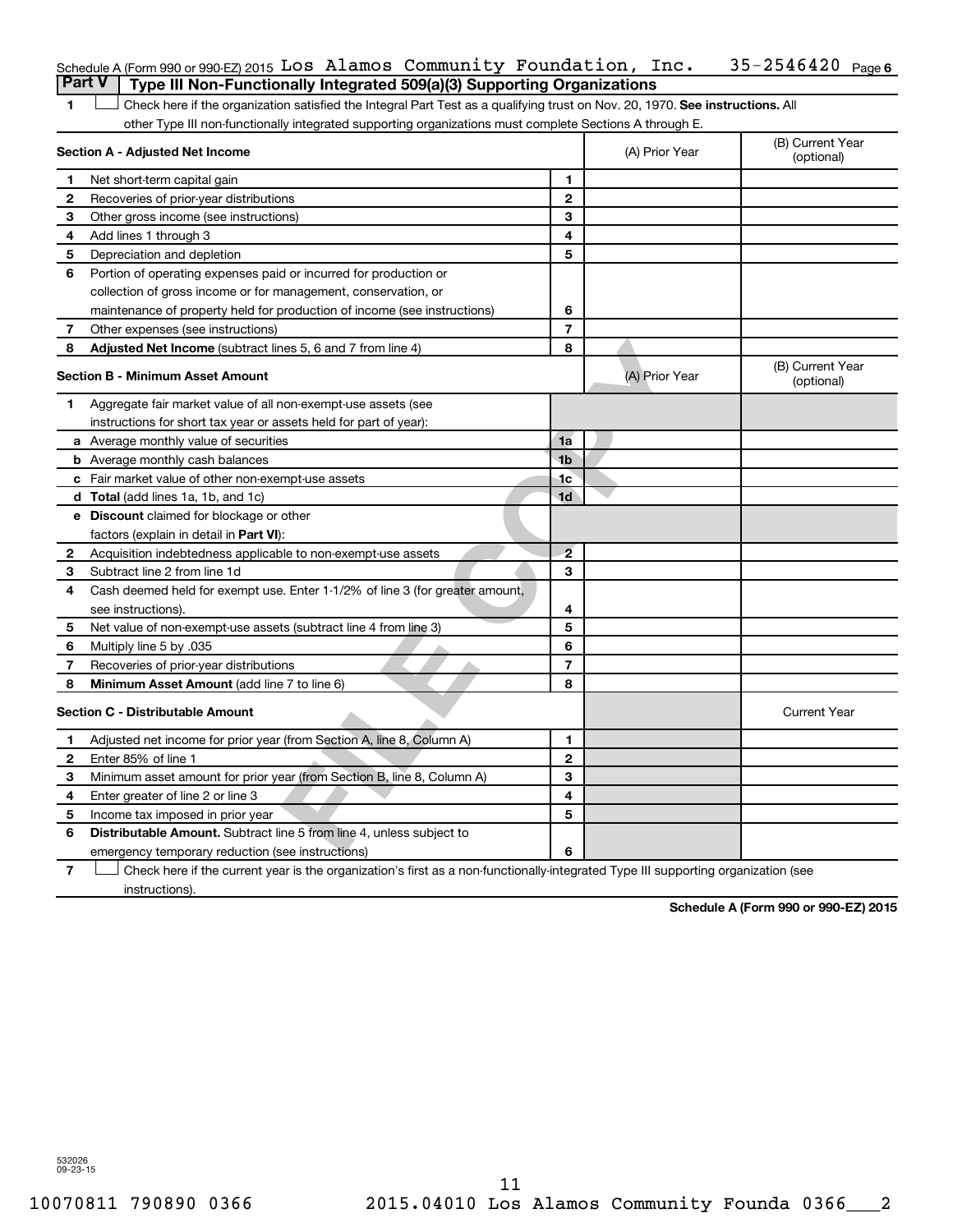#### 35-2546420 Page 7 Schedule A (Form 990 or 990-EZ) 2015 LOS ALAMOS COMMUNITY FOUNDATION, INC.  $35-2546420$  Page Los Alamos Community Foundation, Inc. 35-2546420

| <b>Part V</b>  | Type III Non-Functionally Integrated 509(a)(3) Supporting Organizations (continued)        |                             |                           |                      |
|----------------|--------------------------------------------------------------------------------------------|-----------------------------|---------------------------|----------------------|
|                | <b>Section D - Distributions</b>                                                           |                             |                           | <b>Current Year</b>  |
| 1              | Amounts paid to supported organizations to accomplish exempt purposes                      |                             |                           |                      |
| 2              | Amounts paid to perform activity that directly furthers exempt purposes of supported       |                             |                           |                      |
|                | organizations, in excess of income from activity                                           |                             |                           |                      |
| 3              | Administrative expenses paid to accomplish exempt purposes of supported organizations      |                             |                           |                      |
| 4              | Amounts paid to acquire exempt-use assets                                                  |                             |                           |                      |
| 5              | Qualified set-aside amounts (prior IRS approval required)                                  |                             |                           |                      |
| 6              | Other distributions (describe in Part VI). See instructions.                               |                             |                           |                      |
| 7              | Total annual distributions. Add lines 1 through 6.                                         |                             |                           |                      |
| 8              | Distributions to attentive supported organizations to which the organization is responsive |                             |                           |                      |
|                | (provide details in Part VI). See instructions.                                            |                             |                           |                      |
| 9              | Distributable amount for 2015 from Section C, line 6                                       |                             |                           |                      |
| 10             | Line 8 amount divided by Line 9 amount                                                     |                             |                           |                      |
|                |                                                                                            | (i)                         | (ii)                      | (iii)                |
|                |                                                                                            | <b>Excess Distributions</b> | <b>Underdistributions</b> | <b>Distributable</b> |
|                | Section E - Distribution Allocations (see instructions)                                    |                             | Pre-2015                  | Amount for 2015      |
| 1              | Distributable amount for 2015 from Section C, line 6                                       |                             |                           |                      |
| 2              | Underdistributions, if any, for years prior to 2015                                        |                             |                           |                      |
|                | (reasonable cause required-see instructions)                                               |                             |                           |                      |
| 3              | Excess distributions carryover, if any, to 2015:                                           |                             |                           |                      |
| а              |                                                                                            |                             |                           |                      |
| b              |                                                                                            |                             |                           |                      |
| с              |                                                                                            |                             |                           |                      |
|                | d From 2013                                                                                |                             |                           |                      |
|                | e From 2014                                                                                |                             |                           |                      |
|                | <b>Total</b> of lines 3a through e                                                         |                             |                           |                      |
|                | <b>g</b> Applied to underdistributions of prior years                                      |                             |                           |                      |
|                | <b>h</b> Applied to 2015 distributable amount                                              |                             |                           |                      |
|                | Carryover from 2010 not applied (see instructions)                                         |                             |                           |                      |
|                | Remainder. Subtract lines 3g, 3h, and 3i from 3f.                                          |                             |                           |                      |
| 4              | Distributions for 2015 from Section D,                                                     |                             |                           |                      |
|                | line $7:$                                                                                  |                             |                           |                      |
|                | a Applied to underdistributions of prior years                                             |                             |                           |                      |
|                | <b>b</b> Applied to 2015 distributable amount                                              |                             |                           |                      |
| с              | Remainder. Subtract lines 4a and 4b from 4.                                                |                             |                           |                      |
| 5              | Remaining underdistributions for years prior to 2015, if                                   |                             |                           |                      |
|                | any. Subtract lines 3g and 4a from line 2 (if amount                                       |                             |                           |                      |
|                | greater than zero, see instructions),                                                      |                             |                           |                      |
| 6              | Remaining underdistributions for 2015. Subtract lines 3h                                   |                             |                           |                      |
|                | and 4b from line 1 (if amount greater than zero, see                                       |                             |                           |                      |
|                | instructions).                                                                             |                             |                           |                      |
| $\overline{7}$ | Excess distributions carryover to 2016. Add lines 3j                                       |                             |                           |                      |
|                | and 4c.                                                                                    |                             |                           |                      |
| 8              | Breakdown of line 7:                                                                       |                             |                           |                      |
| а              |                                                                                            |                             |                           |                      |
| b              |                                                                                            |                             |                           |                      |
|                | c Excess from 2013                                                                         |                             |                           |                      |
|                | d Excess from 2014                                                                         |                             |                           |                      |
|                | e Excess from 2015                                                                         |                             |                           |                      |

**Schedule A (Form 990 or 990-EZ) 2015**

532027 09-23-15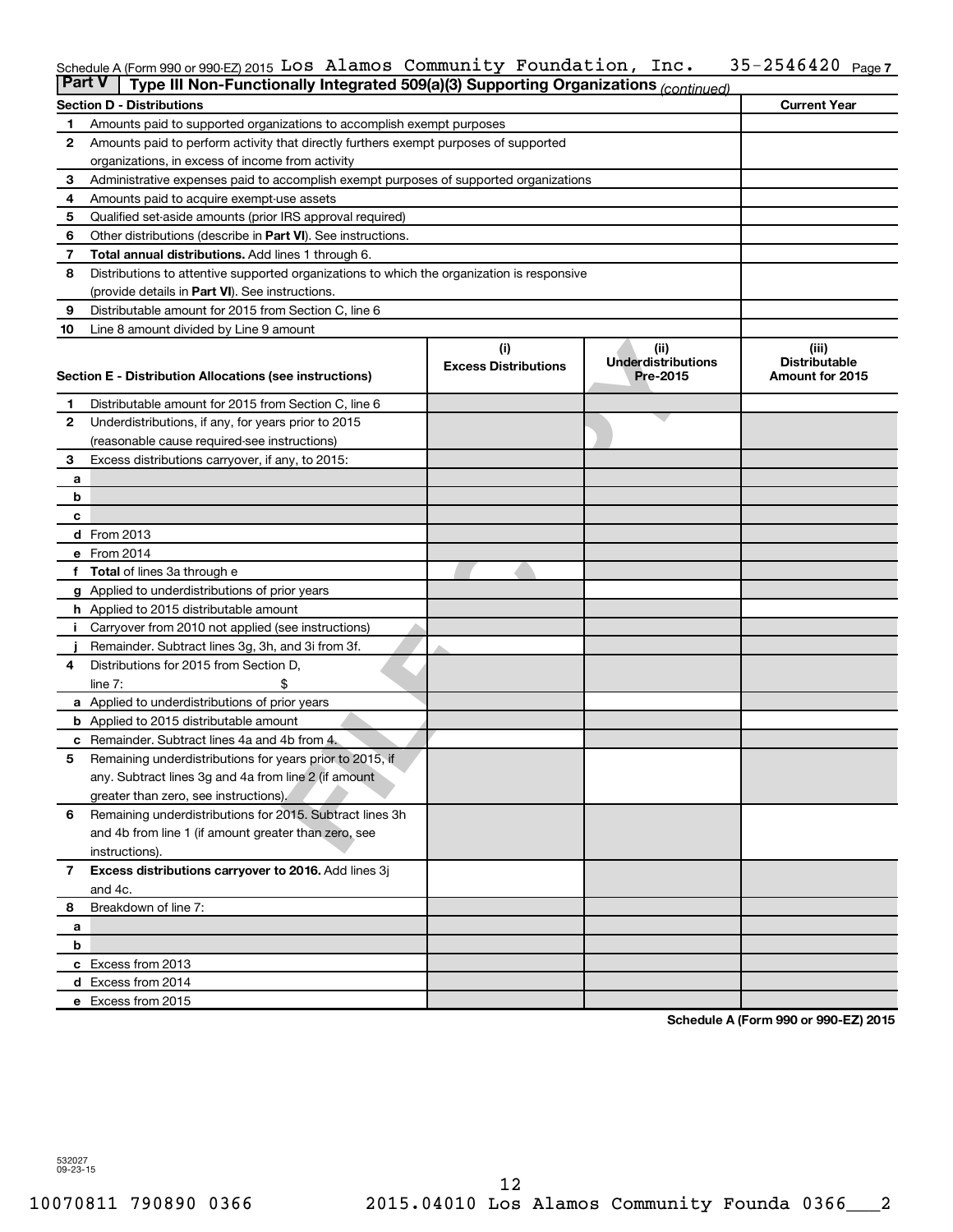|                 | Schedule A (Form 990 or 990-EZ) 2015 LOS Alamos Community Foundation, Inc.                                                      |  |    |  | $35 - 2546420$ Page 8                                                                                                                                                                                                                                                                                                                                                                                                            |
|-----------------|---------------------------------------------------------------------------------------------------------------------------------|--|----|--|----------------------------------------------------------------------------------------------------------------------------------------------------------------------------------------------------------------------------------------------------------------------------------------------------------------------------------------------------------------------------------------------------------------------------------|
| <b>Part VI</b>  | Section D, lines 5, 6, and 8; and Part V, Section E, lines 2, 5, and 6. Also complete this part for any additional information. |  |    |  | Supplemental Information. Provide the explanations required by Part II, line 10; Part II, line 17a or 17b; Part III, line 12;<br>Part IV, Section A, lines 1, 2, 3b, 3c, 4b, 4c, 5a, 6, 9a, 9b, 9c, 11a, 11b, and 11c; Part IV, Section B, lines 1 and 2; Part IV, Section C,<br>line 1; Part IV, Section D, lines 2 and 3; Part IV, Section E, lines 1c, 2a, 2b, 3a and 3b; Part V, line 1; Part V, Section B, line 1e; Part V, |
|                 | (See instructions.)                                                                                                             |  |    |  |                                                                                                                                                                                                                                                                                                                                                                                                                                  |
|                 |                                                                                                                                 |  |    |  |                                                                                                                                                                                                                                                                                                                                                                                                                                  |
|                 |                                                                                                                                 |  |    |  |                                                                                                                                                                                                                                                                                                                                                                                                                                  |
|                 |                                                                                                                                 |  |    |  |                                                                                                                                                                                                                                                                                                                                                                                                                                  |
|                 |                                                                                                                                 |  |    |  |                                                                                                                                                                                                                                                                                                                                                                                                                                  |
|                 |                                                                                                                                 |  |    |  |                                                                                                                                                                                                                                                                                                                                                                                                                                  |
|                 |                                                                                                                                 |  |    |  |                                                                                                                                                                                                                                                                                                                                                                                                                                  |
|                 |                                                                                                                                 |  |    |  |                                                                                                                                                                                                                                                                                                                                                                                                                                  |
|                 |                                                                                                                                 |  |    |  |                                                                                                                                                                                                                                                                                                                                                                                                                                  |
|                 |                                                                                                                                 |  |    |  |                                                                                                                                                                                                                                                                                                                                                                                                                                  |
|                 |                                                                                                                                 |  |    |  |                                                                                                                                                                                                                                                                                                                                                                                                                                  |
|                 |                                                                                                                                 |  |    |  |                                                                                                                                                                                                                                                                                                                                                                                                                                  |
|                 |                                                                                                                                 |  |    |  |                                                                                                                                                                                                                                                                                                                                                                                                                                  |
|                 |                                                                                                                                 |  |    |  |                                                                                                                                                                                                                                                                                                                                                                                                                                  |
|                 |                                                                                                                                 |  |    |  |                                                                                                                                                                                                                                                                                                                                                                                                                                  |
|                 |                                                                                                                                 |  |    |  |                                                                                                                                                                                                                                                                                                                                                                                                                                  |
|                 |                                                                                                                                 |  |    |  |                                                                                                                                                                                                                                                                                                                                                                                                                                  |
|                 |                                                                                                                                 |  |    |  |                                                                                                                                                                                                                                                                                                                                                                                                                                  |
|                 |                                                                                                                                 |  |    |  |                                                                                                                                                                                                                                                                                                                                                                                                                                  |
|                 |                                                                                                                                 |  |    |  |                                                                                                                                                                                                                                                                                                                                                                                                                                  |
|                 |                                                                                                                                 |  |    |  |                                                                                                                                                                                                                                                                                                                                                                                                                                  |
|                 |                                                                                                                                 |  |    |  |                                                                                                                                                                                                                                                                                                                                                                                                                                  |
|                 |                                                                                                                                 |  |    |  |                                                                                                                                                                                                                                                                                                                                                                                                                                  |
|                 |                                                                                                                                 |  |    |  |                                                                                                                                                                                                                                                                                                                                                                                                                                  |
|                 |                                                                                                                                 |  |    |  |                                                                                                                                                                                                                                                                                                                                                                                                                                  |
|                 |                                                                                                                                 |  |    |  |                                                                                                                                                                                                                                                                                                                                                                                                                                  |
|                 |                                                                                                                                 |  |    |  |                                                                                                                                                                                                                                                                                                                                                                                                                                  |
|                 |                                                                                                                                 |  |    |  |                                                                                                                                                                                                                                                                                                                                                                                                                                  |
|                 |                                                                                                                                 |  |    |  |                                                                                                                                                                                                                                                                                                                                                                                                                                  |
|                 |                                                                                                                                 |  |    |  |                                                                                                                                                                                                                                                                                                                                                                                                                                  |
|                 |                                                                                                                                 |  |    |  |                                                                                                                                                                                                                                                                                                                                                                                                                                  |
| 532028 09-23-15 |                                                                                                                                 |  |    |  | Schedule A (Form 990 or 990-EZ) 2015                                                                                                                                                                                                                                                                                                                                                                                             |
|                 |                                                                                                                                 |  | 13 |  |                                                                                                                                                                                                                                                                                                                                                                                                                                  |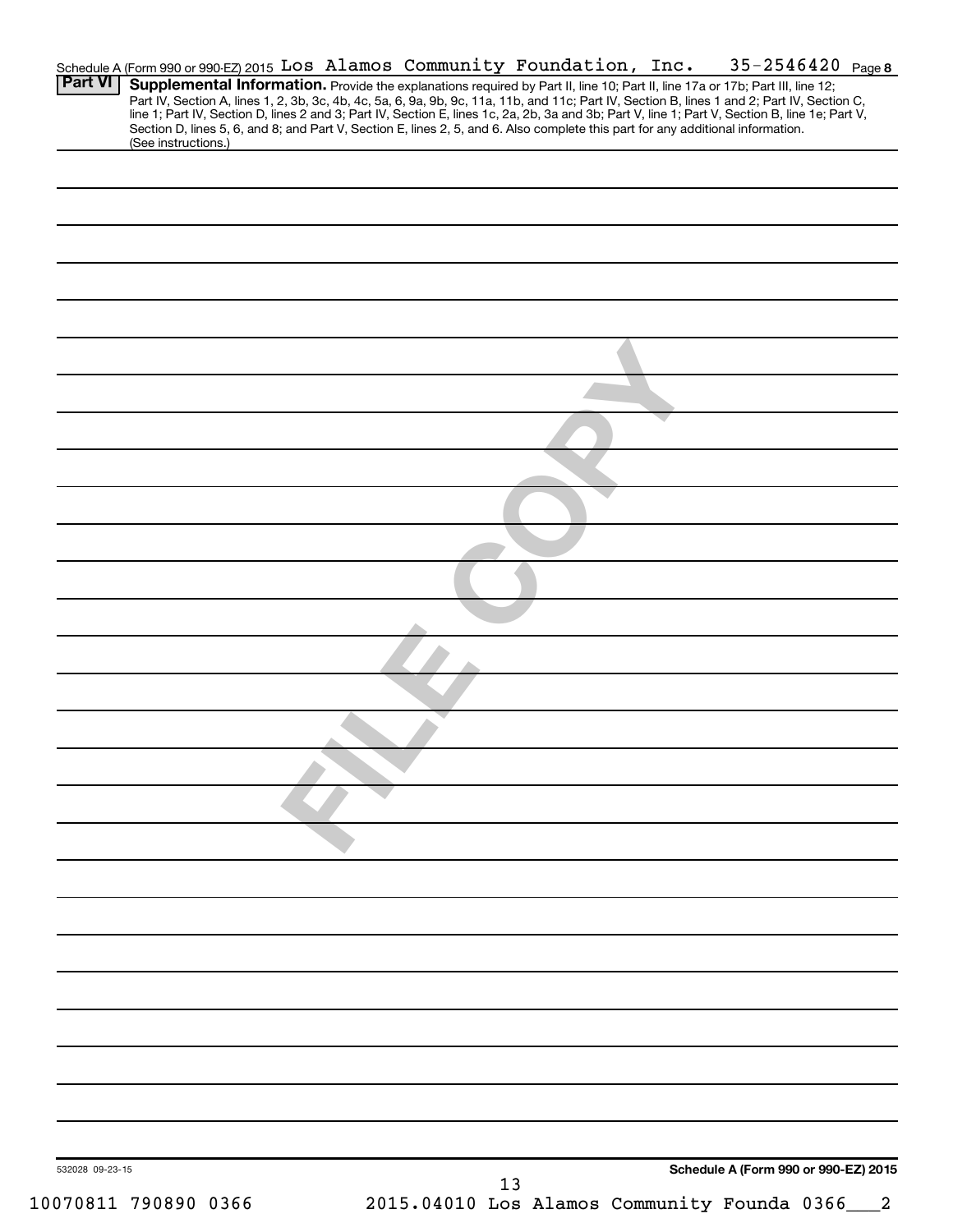\*\* PUBLIC DISCLOSURE COPY \*\*

# **Schedule B Schedule of Contributors**

**or 990-PF) | Attach to Form 990, Form 990-EZ, or Form 990-PF. | Information about Schedule B (Form 990, 990-EZ, or 990-PF) and its instructions is at .** *www.irs.gov/form990*

OMB No. 1545-0047 **2015**

| Department of the Treasury<br>Internal Revenue Service | its instructions is at www.irs.gov/form990.                                                                                                                                                                                                                                                                                                                                                                                                                                                              | LU IJ                                 |
|--------------------------------------------------------|----------------------------------------------------------------------------------------------------------------------------------------------------------------------------------------------------------------------------------------------------------------------------------------------------------------------------------------------------------------------------------------------------------------------------------------------------------------------------------------------------------|---------------------------------------|
| Name of the organization                               |                                                                                                                                                                                                                                                                                                                                                                                                                                                                                                          | <b>Employer identification number</b> |
|                                                        | Los Alamos Community Foundation, Inc.                                                                                                                                                                                                                                                                                                                                                                                                                                                                    | 35-2546420                            |
| Organization type (check one):                         |                                                                                                                                                                                                                                                                                                                                                                                                                                                                                                          |                                       |
| Filers of:                                             | Section:                                                                                                                                                                                                                                                                                                                                                                                                                                                                                                 |                                       |
| Form 990 or 990-EZ                                     | $\lfloor x \rfloor$ 501(c)( 3) (enter number) organization                                                                                                                                                                                                                                                                                                                                                                                                                                               |                                       |
|                                                        | 4947(a)(1) nonexempt charitable trust not treated as a private foundation                                                                                                                                                                                                                                                                                                                                                                                                                                |                                       |
|                                                        | 527 political organization                                                                                                                                                                                                                                                                                                                                                                                                                                                                               |                                       |
| Form 990-PF                                            | 501(c)(3) exempt private foundation                                                                                                                                                                                                                                                                                                                                                                                                                                                                      |                                       |
|                                                        | 4947(a)(1) nonexempt charitable trust treated as a private foundation                                                                                                                                                                                                                                                                                                                                                                                                                                    |                                       |
|                                                        | 501(c)(3) taxable private foundation                                                                                                                                                                                                                                                                                                                                                                                                                                                                     |                                       |
|                                                        |                                                                                                                                                                                                                                                                                                                                                                                                                                                                                                          |                                       |
|                                                        | Check if your organization is covered by the General Rule or a Special Rule.<br>Note. Only a section 501(c)(7), (8), or (10) organization can check boxes for both the General Rule and a Special Rule. See instructions.                                                                                                                                                                                                                                                                                |                                       |
| <b>General Rule</b>                                    |                                                                                                                                                                                                                                                                                                                                                                                                                                                                                                          |                                       |
| $\lfloor x \rfloor$                                    | For an organization filing Form 990, 990-EZ, or 990-PF that received, during the year, contributions totaling \$5,000 or more (in money or<br>property) from any one contributor. Complete Parts I and II. See instructions for determining a contributor's total contributions.                                                                                                                                                                                                                         |                                       |
| <b>Special Rules</b>                                   |                                                                                                                                                                                                                                                                                                                                                                                                                                                                                                          |                                       |
|                                                        | For an organization described in section 501(c)(3) filing Form 990 or 990-EZ that met the 33 1/3% support test of the regulations under<br>sections 509(a)(1) and 170(b)(1)(A)(vi), that checked Schedule A (Form 990 or 990-EZ), Part II, line 13, 16a, or 16b, and that received from<br>any one contributor, during the year, total contributions of the greater of (1) \$5,000 or (2) 2% of the amount on (i) Form 990, Part VIII, line 1h,<br>or (ii) Form 990-EZ, line 1. Complete Parts I and II. |                                       |
|                                                        | For an organization described in section 501(c)(7), (8), or (10) filing Form 990 or 990-EZ that received from any one contributor, during the<br>year, total contributions of more than \$1,000 exclusively for religious, charitable, scientific, literary, or educational purposes, or for<br>the prevention of cruelty to children or animals. Complete Parts I, II, and III.                                                                                                                         |                                       |

### **General Rule**

**(Form 990, 990-EZ,**

# **Special Rules**  $\begin{array}{c} \n\boxed{\text{z}}\n\end{array}$

purpose. Do not complete any of the parts unless the General Rule applies to this organization because it received nonexclusively year, contributions exclusively for religious, charitable, etc., purposes, but no such contributions totaled more than \$1,000. If this box is checked, enter here the total contributions that were received during the year for an exclusively religious, charitable, etc., For an organization described in section 501(c)(7), (8), or (10) filing Form 990 or 990-EZ that received from any one contributor, during the religious, charitable, etc., contributions totaling \$5,000 or more during the year ~~~~~~~~~~~~~~~  $\blacktriangleright$ \$

**Caution.** An organization that is not covered by the General Rule and/or the Special Rules does not file Schedule B (Form 990, 990-EZ, or 990-PF),  **must** but it answer "No" on Part IV, line 2, of its Form 990; or check the box on line H of its Form 990-EZ or on its Form 990-PF, Part I, line 2, to certify that it does not meet the filing requirements of Schedule B (Form 990, 990-EZ, or 990-PF).

LHA For Paperwork Reduction Act Notice, see the Instructions for Form 990, 990-EZ, or 990-PF. Schedule B (Form 990, 990-EZ, or 990-PF) (2015)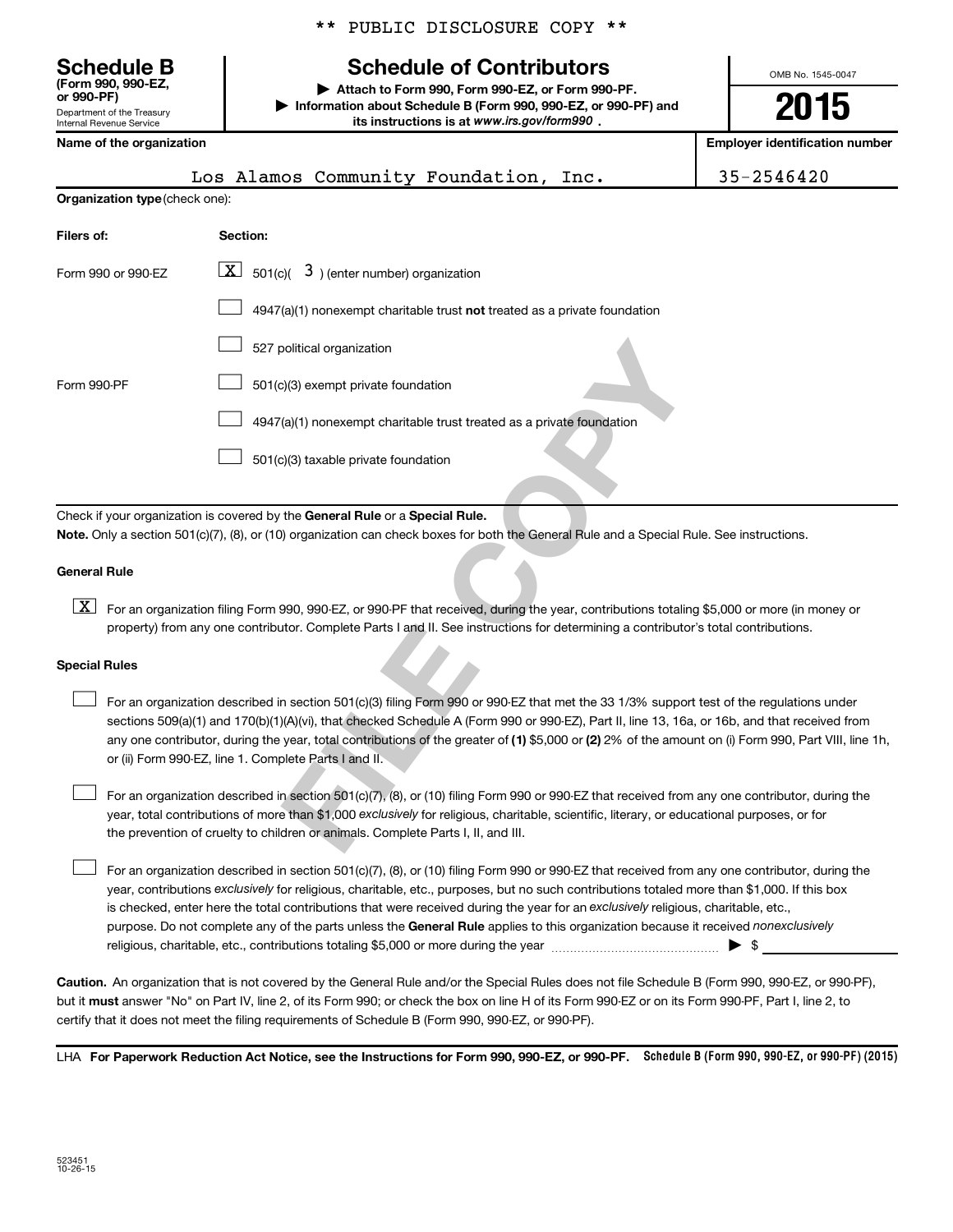| Schedule B (Form 990, 990-EZ, or 990-PF) (2015)<br>$\sqrt{2}$ and $\sqrt{2}$ and $\sqrt{2}$ and $\sqrt{2}$ and $\sqrt{2}$ and $\sqrt{2}$ and $\sqrt{2}$ and $\sqrt{2}$ and $\sqrt{2}$ and $\sqrt{2}$ and $\sqrt{2}$ and $\sqrt{2}$ and $\sqrt{2}$ and $\sqrt{2}$ and $\sqrt{2}$ and $\sqrt{2}$ and $\sqrt{2}$ and $\sqrt{2}$ and $\sqrt{2$ | Page |  |
|--------------------------------------------------------------------------------------------------------------------------------------------------------------------------------------------------------------------------------------------------------------------------------------------------------------------------------------------|------|--|
|--------------------------------------------------------------------------------------------------------------------------------------------------------------------------------------------------------------------------------------------------------------------------------------------------------------------------------------------|------|--|

**Name of organization Employer identification number**

Los Alamos Community Foundation, Inc. 35-2546420

| Part I          | Contributors (see instructions). Use duplicate copies of Part I if additional space is needed. |                                   |                                                                                                                    |
|-----------------|------------------------------------------------------------------------------------------------|-----------------------------------|--------------------------------------------------------------------------------------------------------------------|
| (a)<br>No.      | (b)<br>Name, address, and ZIP + 4                                                              | (c)<br><b>Total contributions</b> | (d)<br>Type of contribution                                                                                        |
| 1               |                                                                                                | 9,000.<br>\$                      | $\overline{\mathbf{X}}$<br>Person<br>Payroll<br>Noncash<br>(Complete Part II for<br>noncash contributions.)        |
| (a)<br>No.      | (b)<br>Name, address, and ZIP + 4                                                              | (c)<br><b>Total contributions</b> | (d)<br>Type of contribution                                                                                        |
| 2               |                                                                                                | 15,000.<br>\$                     | $\overline{\text{X}}$<br>Person<br>Payroll<br>Noncash<br>(Complete Part II for<br>noncash contributions.)          |
| (a)<br>No.      | (b)<br>Name, address, and ZIP + 4                                                              | (c)<br><b>Total contributions</b> | (d)<br>Type of contribution                                                                                        |
| 3               |                                                                                                | 15,000.<br>\$                     | $\overline{\text{X}}$<br>Person<br>Payroll<br>Noncash<br>(Complete Part II for<br>noncash contributions.)          |
| (a)<br>No.      | (b)<br>Name, address, and ZIP + 4                                                              | (c)<br><b>Total contributions</b> | (d)<br>Type of contribution                                                                                        |
| 4               |                                                                                                | 9,000.<br>\$                      | $\overline{\text{X}}$<br>Person<br>Payroll<br>Noncash<br>(Complete Part II for<br>noncash contributions.)          |
| (a)<br>No.      | (b)<br>Name, address, and ZIP + 4                                                              | (c)<br><b>Total contributions</b> | (d)<br>Type of contribution                                                                                        |
| 5               |                                                                                                | 9,000.<br>$\,$                    | $\overline{\mathbf{X}}$<br>Person<br>Payroll<br><b>Noncash</b><br>(Complete Part II for<br>noncash contributions.) |
| (a)<br>No.      | (b)<br>Name, address, and ZIP + 4                                                              | (c)<br><b>Total contributions</b> | (d)<br>Type of contribution                                                                                        |
| 6               |                                                                                                | 9,000.<br>\$                      | $\overline{\text{X}}$<br>Person<br>Payroll<br>Noncash<br>(Complete Part II for<br>noncash contributions.)          |
| 523452 10-26-15 | 15                                                                                             |                                   | Schedule B (Form 990, 990-EZ, or 990-PF) (2015)                                                                    |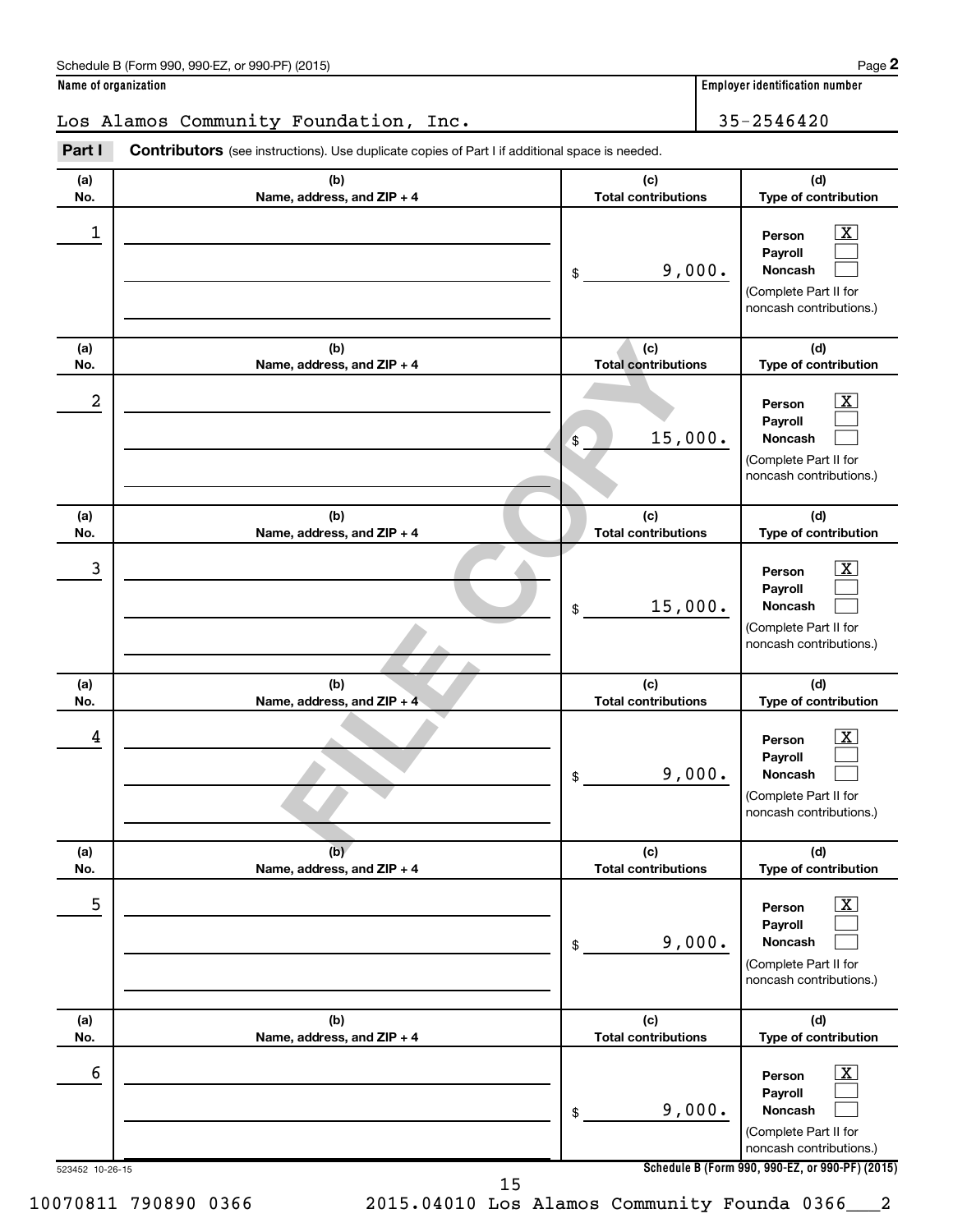| Schedule B (Form 990, 990-EZ, or 990-PF) (2015)<br>$\sqrt{2}$ and $\sqrt{2}$ and $\sqrt{2}$ and $\sqrt{2}$ and $\sqrt{2}$ and $\sqrt{2}$ and $\sqrt{2}$ and $\sqrt{2}$ and $\sqrt{2}$ and $\sqrt{2}$ and $\sqrt{2}$ and $\sqrt{2}$ and $\sqrt{2}$ and $\sqrt{2}$ and $\sqrt{2}$ and $\sqrt{2}$ and $\sqrt{2}$ and $\sqrt{2}$ and $\sqrt{2$ | Page |  |
|--------------------------------------------------------------------------------------------------------------------------------------------------------------------------------------------------------------------------------------------------------------------------------------------------------------------------------------------|------|--|
|--------------------------------------------------------------------------------------------------------------------------------------------------------------------------------------------------------------------------------------------------------------------------------------------------------------------------------------------|------|--|

**Name of organization Employer identification number**

Los Alamos Community Foundation, Inc. 1987 1997 1998 1999

| Part I          | <b>Contributors</b> (see instructions). Use duplicate copies of Part I if additional space is needed. |                                   |                                                                                                                                     |
|-----------------|-------------------------------------------------------------------------------------------------------|-----------------------------------|-------------------------------------------------------------------------------------------------------------------------------------|
| (a)<br>No.      | (b)<br>Name, address, and ZIP + 4                                                                     | (c)<br><b>Total contributions</b> | (d)<br>Type of contribution                                                                                                         |
| 7               |                                                                                                       | 9,000.<br>\$                      | $\overline{\mathbf{X}}$<br>Person<br>Payroll<br>Noncash<br>(Complete Part II for<br>noncash contributions.)                         |
| (a)<br>No.      | (b)<br>Name, address, and ZIP + 4                                                                     | (c)<br><b>Total contributions</b> | (d)<br>Type of contribution                                                                                                         |
|                 |                                                                                                       | \$                                | Person<br>Payroll<br>Noncash<br>(Complete Part II for<br>noncash contributions.)                                                    |
| (a)<br>No.      | (b)<br>Name, address, and ZIP + 4                                                                     | (c)<br><b>Total contributions</b> | (d)<br>Type of contribution                                                                                                         |
|                 |                                                                                                       | \$                                | Person<br>Payroll<br>Noncash<br>(Complete Part II for<br>noncash contributions.)                                                    |
| (a)<br>No.      | (b)<br>Name, address, and ZIP + 4                                                                     | (c)<br><b>Total contributions</b> | (d)<br>Type of contribution                                                                                                         |
|                 |                                                                                                       | \$                                | Person<br>Payroll<br>Noncash<br>(Complete Part II for<br>noncash contributions.)                                                    |
| (a)<br>No.      | (b)<br>Name, address, and ZIP + 4                                                                     | (c)<br><b>Total contributions</b> | (d)<br>Type of contribution                                                                                                         |
|                 |                                                                                                       | \$                                | Person<br>Payroll<br>Noncash<br>(Complete Part II for<br>noncash contributions.)                                                    |
| (a)<br>No.      | (b)<br>Name, address, and ZIP + 4                                                                     | (c)<br><b>Total contributions</b> | (d)<br>Type of contribution                                                                                                         |
| 523452 10-26-15 |                                                                                                       | \$                                | Person<br>Payroll<br>Noncash<br>(Complete Part II for<br>noncash contributions.)<br>Schedule B (Form 990, 990-EZ, or 990-PF) (2015) |
|                 | 16                                                                                                    |                                   |                                                                                                                                     |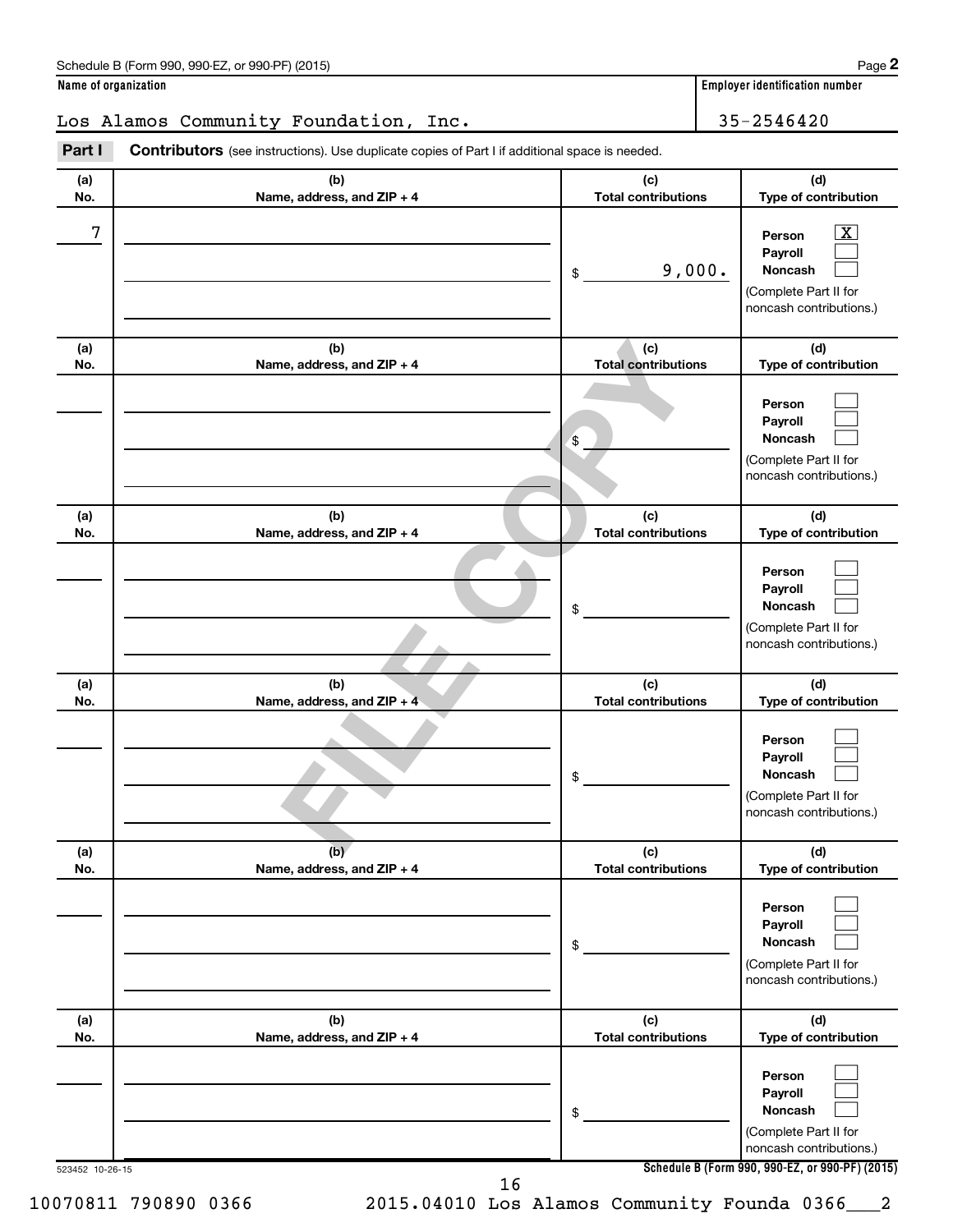| Part II                      | Noncash Property (see instructions). Use duplicate copies of Part II if additional space is needed. |                                                |                      |
|------------------------------|-----------------------------------------------------------------------------------------------------|------------------------------------------------|----------------------|
| (a)<br>No.<br>from<br>Part I | (b)<br>Description of noncash property given                                                        | (c)<br>FMV (or estimate)<br>(see instructions) | (d)<br>Date received |
|                              |                                                                                                     | \$                                             |                      |
| (a)<br>No.<br>from<br>Part I | (b)<br>Description of noncash property given                                                        | (c)<br>FMV (or estimate)<br>(see instructions) | (d)<br>Date received |
|                              |                                                                                                     | \$                                             |                      |
| (a)<br>No.<br>from<br>Part I | (b)<br>Description of noncash property given                                                        | (c)<br>FMV (or estimate)<br>(see instructions) | (d)<br>Date received |
|                              |                                                                                                     | \$                                             |                      |
| (a)<br>No.<br>from<br>Part I | (b)<br>Description of noncash property given                                                        | (c)<br>FMV (or estimate)<br>(see instructions) | (d)<br>Date received |
|                              |                                                                                                     | \$                                             |                      |
| (a)<br>No.<br>from<br>Part I | (b)<br>Description of noncash property given                                                        | (c)<br>FMV (or estimate)<br>(see instructions) | (d)<br>Date received |
|                              |                                                                                                     | \$                                             |                      |
| (a)<br>No.<br>from<br>Part I | (b)<br>Description of noncash property given                                                        | (c)<br>FMV (or estimate)<br>(see instructions) | (d)<br>Date received |
|                              |                                                                                                     | \$                                             |                      |

**3**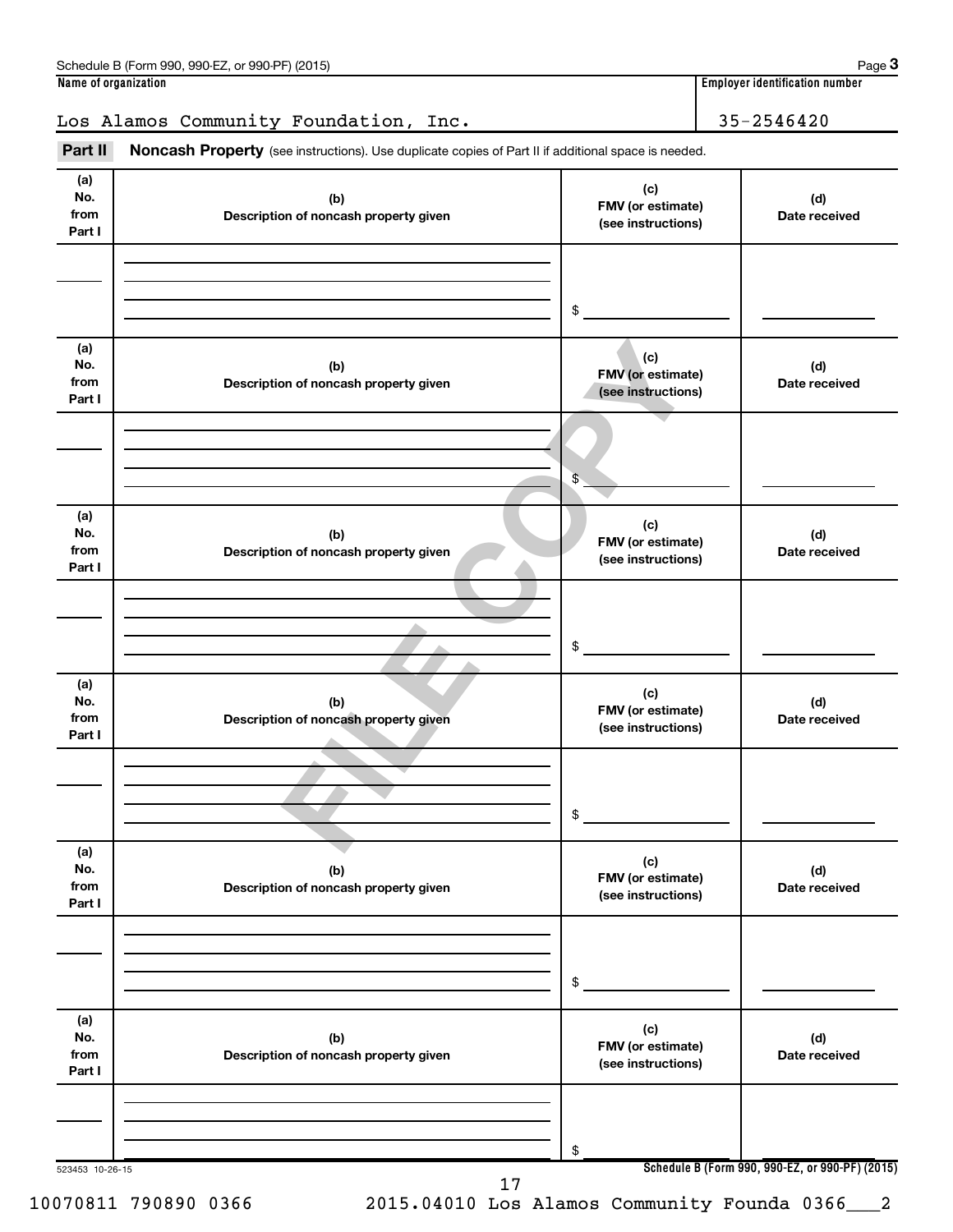| Schedule B (Form 990, 990-EZ, or 990-PF) (2015)                                                                                                                      | Page                           |
|----------------------------------------------------------------------------------------------------------------------------------------------------------------------|--------------------------------|
| Name of organization                                                                                                                                                 | Emplover identification number |
|                                                                                                                                                                      |                                |
|                                                                                                                                                                      |                                |
| Los Alamos Community Foundation, Inc.                                                                                                                                | 35-2546420                     |
| religious, charitable, etc., contributions to organizations described in section 501(c)(7), (8), or (10) that total more than \$1,000 for<br>Part III<br>Exclusivelv |                                |
| the year from any one contributor. Complete columns (a) through (e) and the following line entry. For organizations                                                  |                                |

 (Enter this info. once.) For organizations completing Part III, enter the total of exclusively religious, charitable, etc., contributions of \$1,000 or less for the year. **religious, charitable, etc., contributions to organizations described in section 501(c)(7), (8), or (10) that total more than \$1,000 for** Exclusively religious, charitable, etc., contributions to organizations described in section 501(c)(7), (8), or (10) th<br>the year from any one contributor. Complete columns (a) through (e) and the following line entry. For Use duplicate copies of Part III if additional space is needed.

| (a) No.<br>from<br>Part I | (b) Purpose of gift                     | (c) Use of gift      | (d) Description of how gift is held      |
|---------------------------|-----------------------------------------|----------------------|------------------------------------------|
|                           |                                         |                      |                                          |
|                           |                                         |                      |                                          |
|                           |                                         |                      |                                          |
|                           |                                         | (e) Transfer of gift |                                          |
|                           | Transferee's name, address, and ZIP + 4 |                      | Relationship of transferor to transferee |
|                           |                                         |                      |                                          |
|                           |                                         |                      |                                          |
| (a) No.<br>from           |                                         |                      |                                          |
| Part I                    | (b) Purpose of gift                     | (c) Use of gift      | (d) Description of how gift is held      |
|                           |                                         |                      |                                          |
|                           |                                         |                      |                                          |
|                           |                                         | (e) Transfer of gift |                                          |
|                           |                                         |                      |                                          |
|                           | Transferee's name, address, and ZIP + 4 |                      | Relationship of transferor to transferee |
|                           |                                         |                      |                                          |
|                           |                                         |                      |                                          |
| (a) No.<br>from           | (b) Purpose of gift                     | (c) Use of gift      | (d) Description of how gift is held      |
| Part I                    |                                         |                      |                                          |
|                           |                                         |                      |                                          |
|                           |                                         |                      |                                          |
|                           |                                         | (e) Transfer of gift |                                          |
|                           | Transferee's name, address, and ZIP + 4 |                      |                                          |
|                           |                                         |                      | Relationship of transferor to transferee |
|                           |                                         |                      |                                          |
|                           |                                         |                      |                                          |
| (a) No.<br>from<br>Part I | (b) Purpose of gift                     | (c) Use of gift      | (d) Description of how gift is held      |
|                           |                                         |                      |                                          |
|                           |                                         |                      |                                          |
|                           |                                         |                      |                                          |
|                           |                                         | (e) Transfer of gift |                                          |
|                           | Transferee's name, address, and ZIP + 4 |                      | Relationship of transferor to transferee |
|                           |                                         |                      |                                          |
|                           |                                         |                      |                                          |
|                           |                                         |                      |                                          |

523454 10-26-15

**Schedule B (Form 990, 990-EZ, or 990-PF) (2015)**

10070811 790890 0366 2015.04010 Los Alamos Community Founda 0366\_\_\_2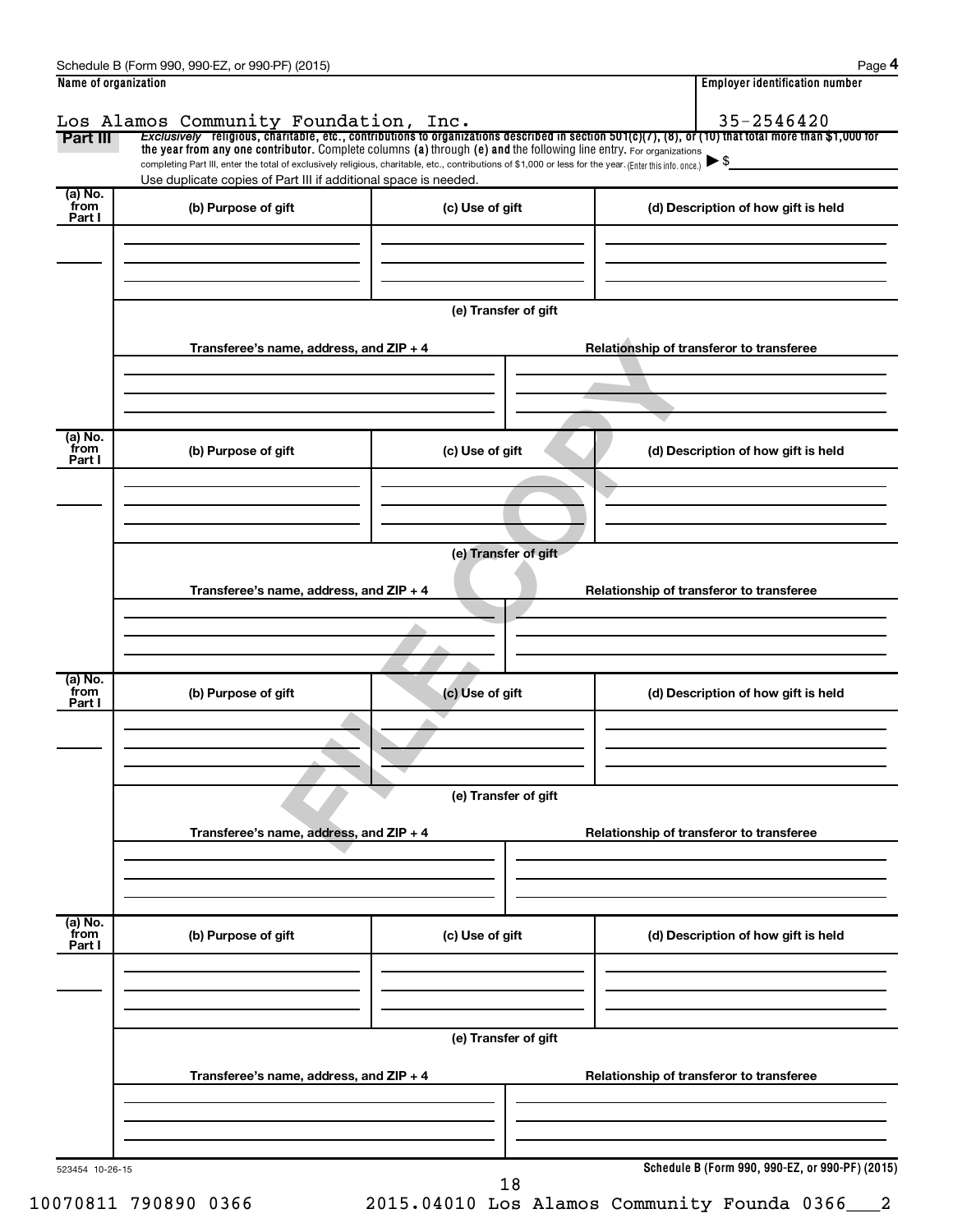| <b>SCHEDULE O</b><br>(Form 990 or 990-EZ)                                | Supplemental Information to Form 990 or 990-EZ<br>Complete to provide information for responses to specific questions on<br>Form 990 or 990-EZ or to provide any additional information. |       | OMB No. 1545-0047<br><b>Open to Public</b>          |
|--------------------------------------------------------------------------|------------------------------------------------------------------------------------------------------------------------------------------------------------------------------------------|-------|-----------------------------------------------------|
| Department of the Treasury<br>Internal Revenue Service                   | Attach to Form 990 or 990-EZ.<br>Information about Schedule O (Form 990 or 990-EZ) and its instructions is at WWW.irs.gov/form990.                                                       |       | Inspection                                          |
| Name of the organization                                                 | Los Alamos Community Foundation, Inc.                                                                                                                                                    |       | <b>Employer identification number</b><br>35-2546420 |
| Form 990-EZ, Part I, Line 16, Other Expenses:                            |                                                                                                                                                                                          |       |                                                     |
| Description of Other Expenses:                                           |                                                                                                                                                                                          |       | Amount:                                             |
| Form 1023 Filing Fee                                                     |                                                                                                                                                                                          |       | 850.                                                |
| Post Office Box<br>164.                                                  |                                                                                                                                                                                          |       |                                                     |
| 65.<br>Safe Deposit Box                                                  |                                                                                                                                                                                          |       |                                                     |
| 1,079.<br>Total to Form 990-EZ, line 16                                  |                                                                                                                                                                                          |       |                                                     |
|                                                                          |                                                                                                                                                                                          |       |                                                     |
|                                                                          | Form 990-EZ, Part I, Line 20, Changes in Net Assets:                                                                                                                                     |       |                                                     |
| Changes in Net Assets or Fund Balances:<br>Amount:                       |                                                                                                                                                                                          |       |                                                     |
| Bad Debts (10% of current pledges)                                       |                                                                                                                                                                                          |       | $-2,400.$                                           |
|                                                                          |                                                                                                                                                                                          |       |                                                     |
|                                                                          | Form 990-EZ, Part II, Line 24, Other Assets:                                                                                                                                             |       |                                                     |
| Description                                                              | Beg. of Year                                                                                                                                                                             |       | End of Year                                         |
| Current pledges (less allowance)<br>0.                                   |                                                                                                                                                                                          |       | 21,600.                                             |
| Long-term (multi-year) pledges<br>0.                                     |                                                                                                                                                                                          |       | 110,000.                                            |
|                                                                          | Total to Form 990-EZ, line 24                                                                                                                                                            | $0$ . | 131,600.                                            |
|                                                                          |                                                                                                                                                                                          |       |                                                     |
| Form 990-EZ, Part III, Primary Exempt Purpose - The Los Alamos Community |                                                                                                                                                                                          |       |                                                     |
| Foundation, organized as a IRS-registered community foundation, will     |                                                                                                                                                                                          |       |                                                     |
|                                                                          | have the following focus:                                                                                                                                                                |       |                                                     |
| 1) To facilitate and promote local philanthropy by Los Alamos residents  |                                                                                                                                                                                          |       |                                                     |
|                                                                          | and those with strong connections to Los Alamos County                                                                                                                                   |       |                                                     |
| 2) To highlight unmet needs and donation opportunites within Los Alamos  |                                                                                                                                                                                          |       |                                                     |
| County                                                                   |                                                                                                                                                                                          |       |                                                     |
| 3) To meet those needs through financial and organizational support to   |                                                                                                                                                                                          |       |                                                     |
|                                                                          | existing and new organizations.                                                                                                                                                          |       |                                                     |
| 532211<br>09-02-15                                                       | LHA For Paperwork Reduction Act Notice, see the Instructions for Form 990 or 990-EZ.                                                                                                     |       | Schedule O (Form 990 or 990-EZ) (2015)              |
|                                                                          | 19                                                                                                                                                                                       |       |                                                     |